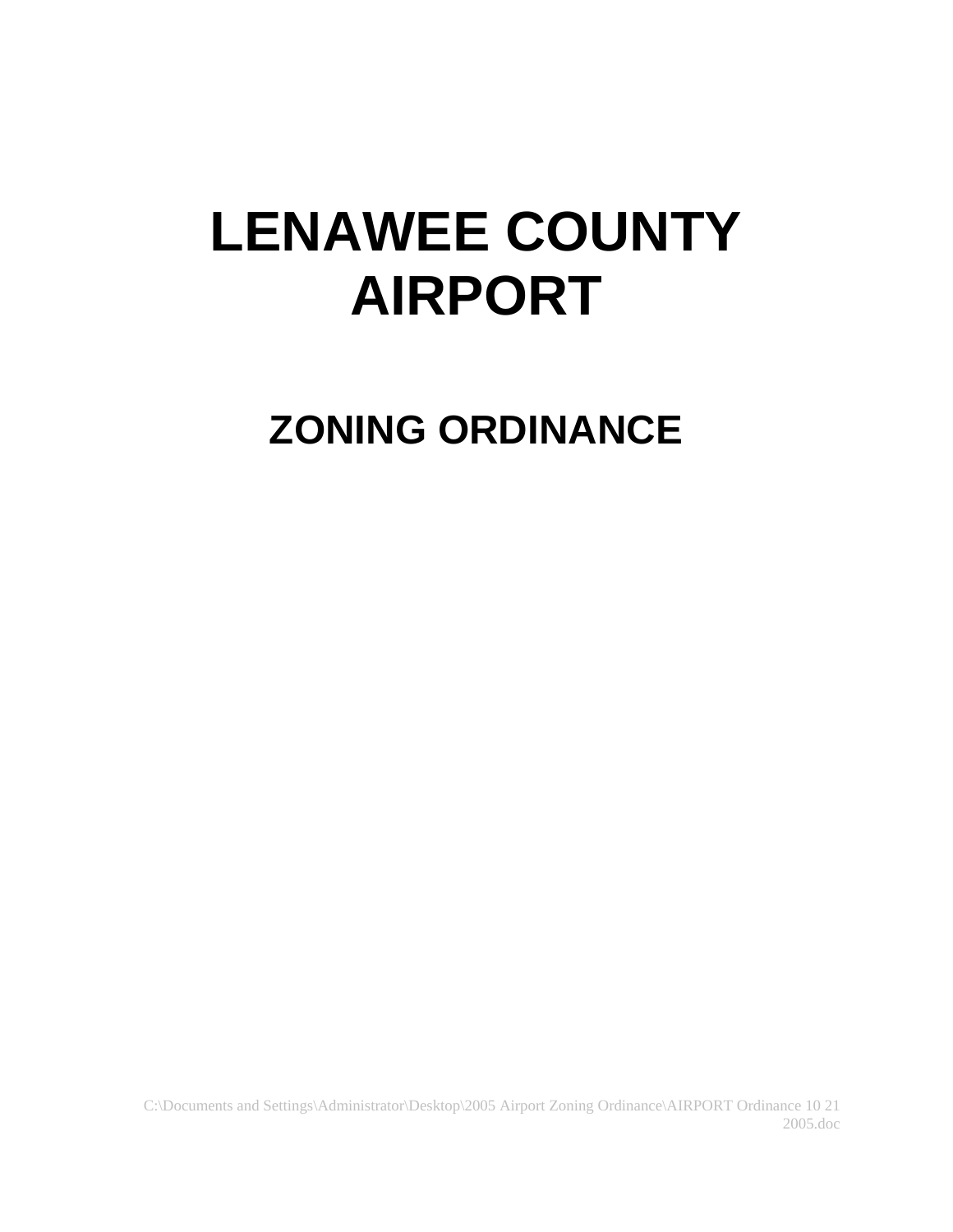#### LENAWEE COUNTY AIRPORT ZONING ORDIANCE

Prepared by:

Lenawee County Airport Zoning Board David Siler, Chairman Paul Buehrer Edward Day Norman A. Haft Richard Platt Russell Roback Melvin Rodesiler Russell Spalding Calvin Zorn

Lenawee County Airport Zoning Commission Hugh Flippo Erwina Godfrey Oscar Hauch Dale Storrer

Assistance provided by: Region 2 Planning Commission Michigan Aeronautics Commission

Amended By:

Hazel Jacobs, Director/Manager and Zoning Administrator Lenawee County Airport

Assistance provided by:

Linn Smith, Zoning Administrator MDOT, Bureau of Aeronautics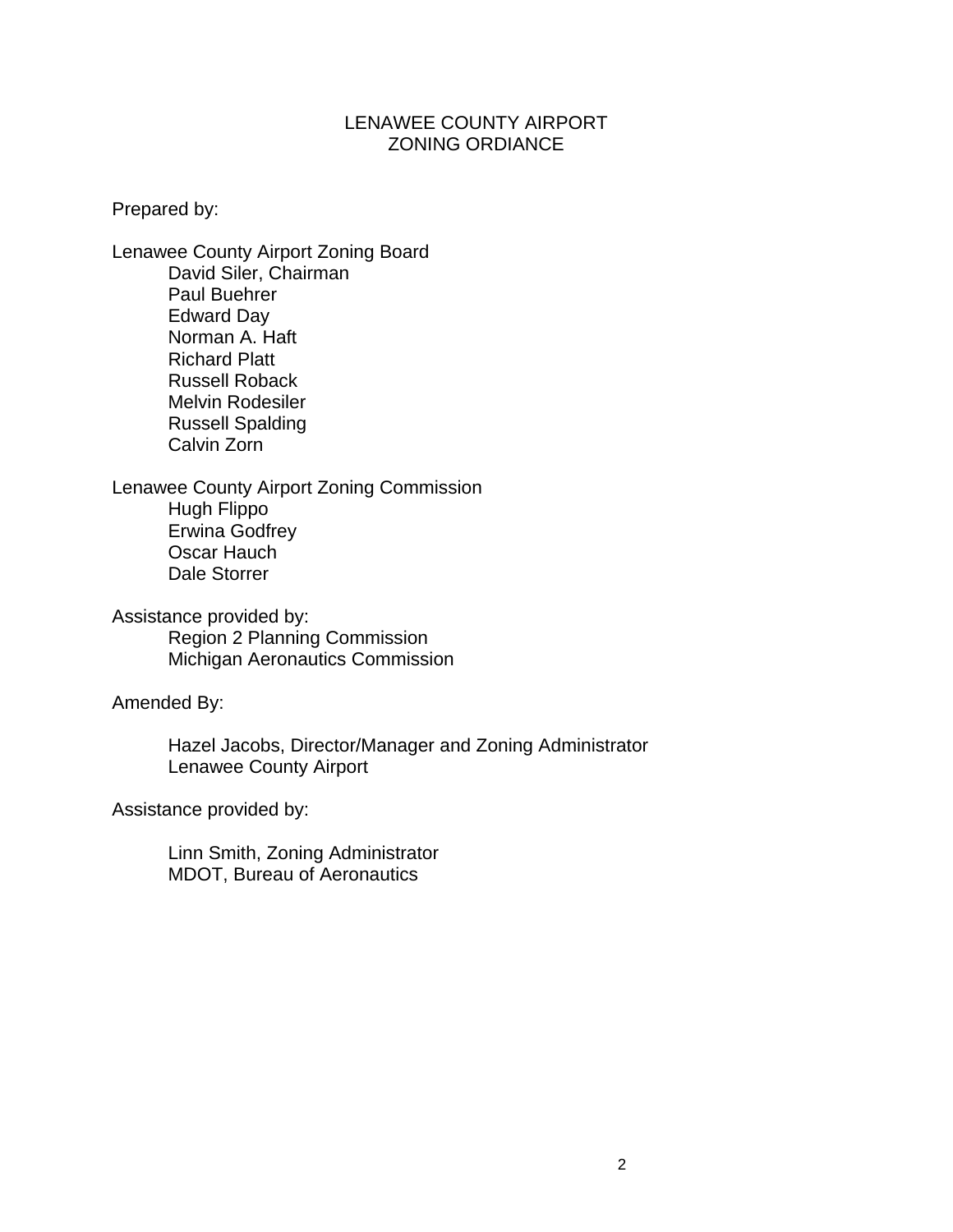#### FORWARD

An Ordinance establishing airport zoning regulations restricting the height of structures and objects of natural growth and otherwise regulating the use of property in the vicinity of the Lenawee County Airport; providing for the allowance of variances from such regulations; designating the Administrative Agency charged with the administration and enforcement of such regulations; establishing an airport zoning board of appeals, providing for enforcement; and imposing penalties for violation of this Ordinance.

Pursuant to the authority conferred by the provisions of Act No. 23 of the Public Acts of the State of Michigan for the year 1950 (Extra Session) and as amended Act No. 158 of the Public Acts of the State of Michigan for the year 1976 for the purpose of promoting the health, safety and general welfare of the inhabitants of the county of Lenawee by preventing the establishing of airport hazards and thereby protecting the general public, users of the Lenawee County Airport and occupants of land in its vicinity, and preventing the destruction and impairment of the utility of said airport and the public investment therein;

The Lenawee County Board of Commissioners and the Lenawee County Airport Zoning Board under the provisions of Section 13 of Act No. 23 of the Public Acts of the State of Michigan for the year 1950 (Extra Session) and as amended Act No. 158 of the Public Acts of the State of Michigan for the year 1976, does hereby ordain the following to be known as the Lenawee County Airport Zoning Ordinance.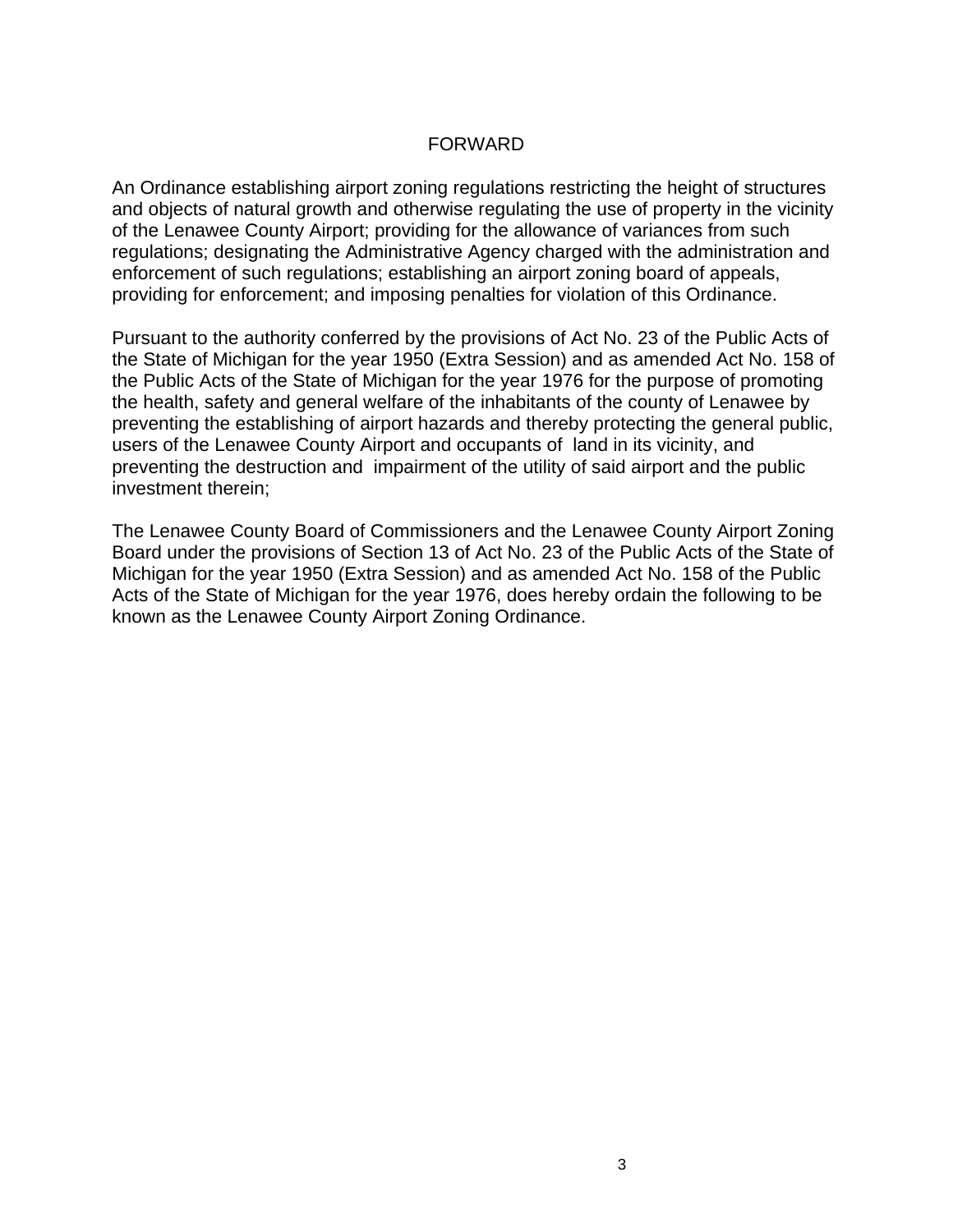#### TABLE OF CONTENTS

| LENAWEE COUNTY AIRPORT ZONING ORDINANCE<br>PREPARATION, ADOPTION AND AMENDED |           |
|------------------------------------------------------------------------------|-----------|
| FORWARD                                                                      |           |
| <b>INDFX</b>                                                                 | 4, 5, & 6 |

#### ARTICLE I PURPOSE OF LIMITATIONS

| 1.01 | Title                           |    |
|------|---------------------------------|----|
| 1.02 | Objective                       |    |
| 1.03 | <b>Hazard Area</b>              |    |
| 1.04 | Hazards                         |    |
|      |                                 |    |
| 1.06 |                                 | 8  |
| 1.07 | <b>Height Requiring Permits</b> | 8  |
| 1.08 |                                 |    |
| 1.09 | <b>Provisions for Variance</b>  | -8 |
| 1.10 |                                 | 8  |

#### ARTICLE II DEFINITIONS

| 2.01 | <b>Words and Phrases</b>                            | 9  |
|------|-----------------------------------------------------|----|
| 2.02 |                                                     | 9  |
| 2.03 | Airport Hazard                                      | 9  |
| 2.04 | Airport Hazard Area                                 | 9  |
| 2.05 |                                                     | 9  |
| 2.06 | <b>Board</b>                                        | 9  |
| 2.07 |                                                     | 9  |
| 2.08 | Above Mean Sea Level 2000 Above Mean Sea Level 2000 | 10 |
| 2.09 |                                                     | 10 |
| 2.10 | Person                                              | 10 |
| 2.11 |                                                     | 10 |
| 2.12 | Tree                                                | 10 |
| 2.13 | Zoning Administrator                                | 10 |

#### ARTICLE III ZONES

| 3.01 Airport Hazard Area          |                 |
|-----------------------------------|-----------------|
| 3.02 Airport Zoning Plans         |                 |
| 3.03 Legal Height Limitations     | 11              |
| 3.04 Unlawful Land Use            | 11              |
| 3.05 Non-Conforming Existing Uses | 12 <sub>2</sub> |

#### TABLE OF CONTENTS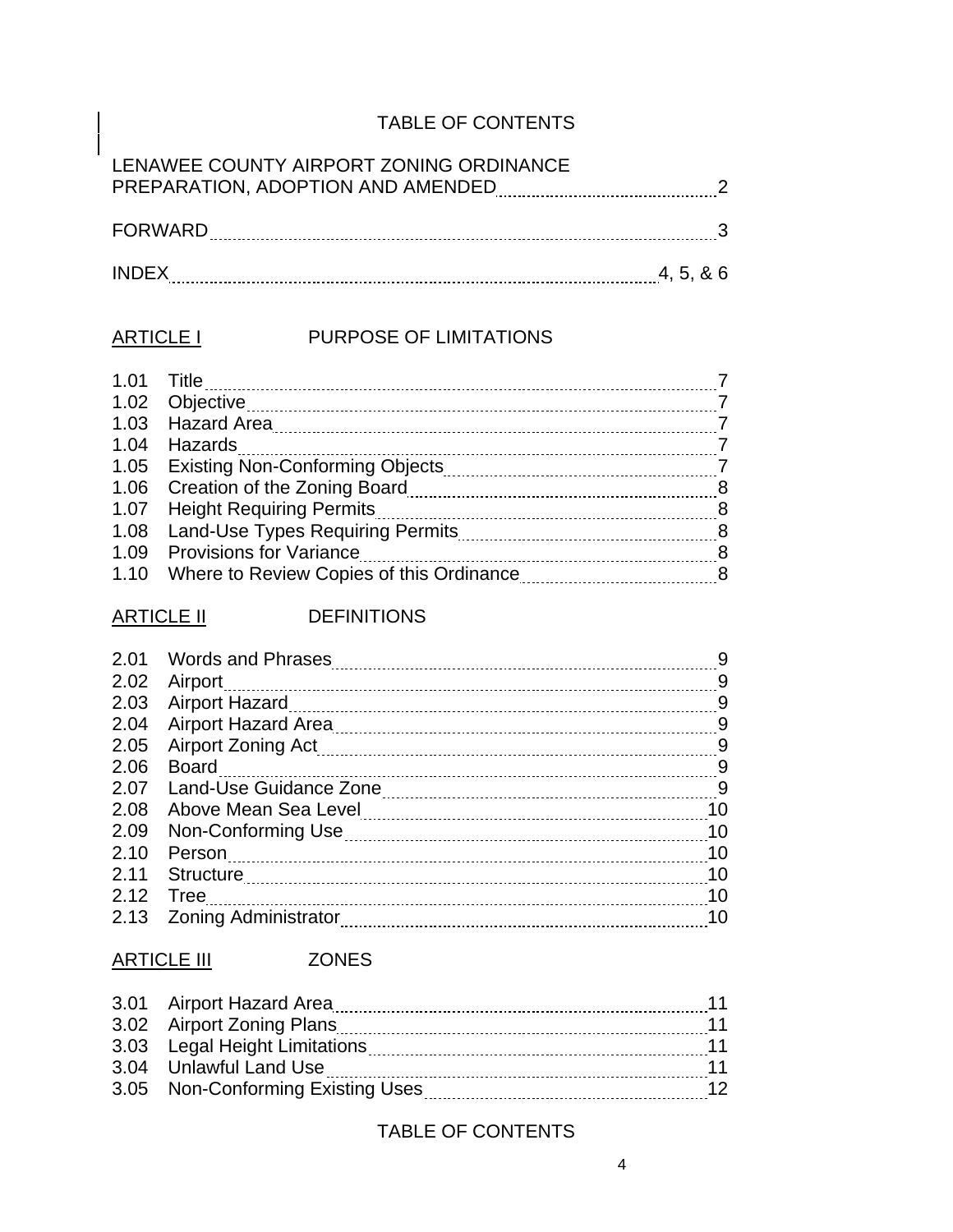| 3.06 | Alterations to Non-Conforming Land Use                | $12 \overline{ }$ |
|------|-------------------------------------------------------|-------------------|
| 3.07 |                                                       | 12                |
|      | <b>Protection Zone 1</b>                              | 12,13             |
|      | Protection Zone 2                                     | 14                |
|      | <b>Protection Zone 3</b>                              | 14                |
|      | Accident Safety Zones, Land Use Guidelines, Zone 1 16 |                   |
|      | Accident Safety Zones, Land Use Guidelines, Zone 2    | 17                |
|      | Accident Safety Zones, Land Use Guidelines, Zone 3    | 18                |
|      | Accident Safety Zones, Land Use Guidelines, Zone 4    | 19                |
|      | Accident Safety Zones, Land Use Guidelines, Zone 5    | 20                |
|      | Accident Safety Zones, Land Use Guidelines, Zone 6    | 21                |

#### ARTICLE IV ORDINANCE ADMINISTRATION

| 4.01 Approach Standards                           |  |
|---------------------------------------------------|--|
| 4.02 Zoning Administrator as Administrator Agency |  |
| 4.03 Board of Appeals                             |  |

#### ARTICLE V PERMITS

|      | 5.01 Permit Maps                       |    |
|------|----------------------------------------|----|
|      | 5.02 Application for Permits           | 25 |
|      | 5.03 Permit Procedures                 | 25 |
|      | Procedure One                          | 26 |
|      | Procedure Two                          | 26 |
|      | <b>Procedure Three</b>                 | 26 |
| 5.04 | <b>Exception for Emergency Repairs</b> | 26 |
|      |                                        |    |

#### ARTICLE VI JUDICIAL ACTIONS

| 6.01 Appeals to Circuit Court        |  |
|--------------------------------------|--|
| 6.02 Penalties                       |  |
| 6.03 Appearance Ticket Authorization |  |
| 6.04 Civil Action Available          |  |

#### ARTICLE VII FEDERAL LAWS

| 7.01 Federal Laws |                                                                         |  |
|-------------------|-------------------------------------------------------------------------|--|
|                   |                                                                         |  |
|                   | $ADT[CI F] \cup B$ $CDI$ $CDI$ $CDI$ $DII$ $TVI$ $CDF$ $DDQ$ $UQ$ $DIO$ |  |

#### ARTICLE VIII SEVERABILITY OF PROVISIONS

| 8.01 | Severability of Provisions |  |
|------|----------------------------|--|
|------|----------------------------|--|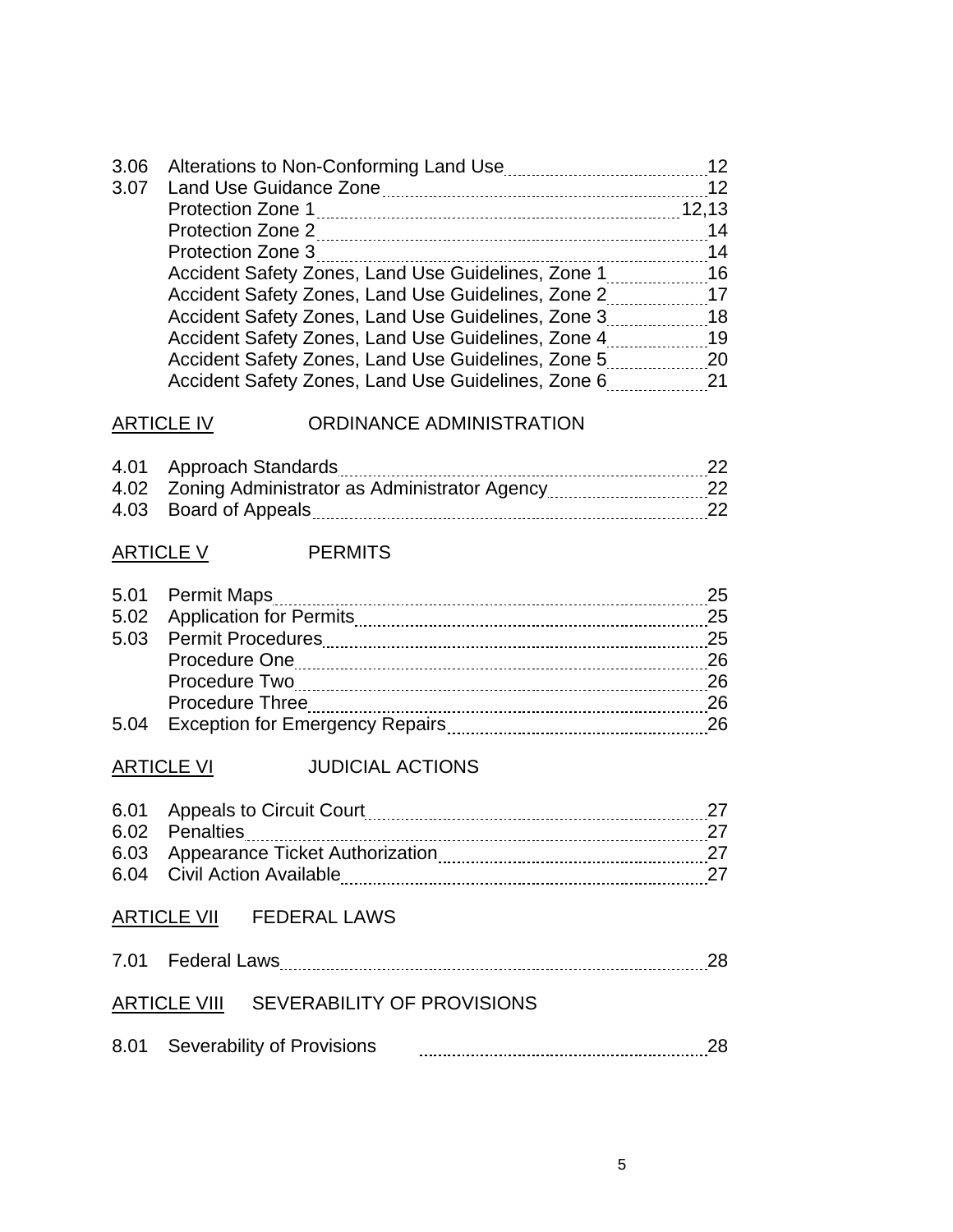### TABLE OF CONTENTS

| <b>ARTICLE IX</b> | <b>AMENDMENTS</b>                |          |
|-------------------|----------------------------------|----------|
|                   |                                  | 28       |
| <b>ARTICLE X</b>  | REPEAL OF PRIOR ZONING ORDINANCE |          |
|                   |                                  | 29       |
| <b>ARTICLE XI</b> | <b>EFFECTIVE DATE</b>            |          |
|                   |                                  | 29<br>29 |
|                   |                                  |          |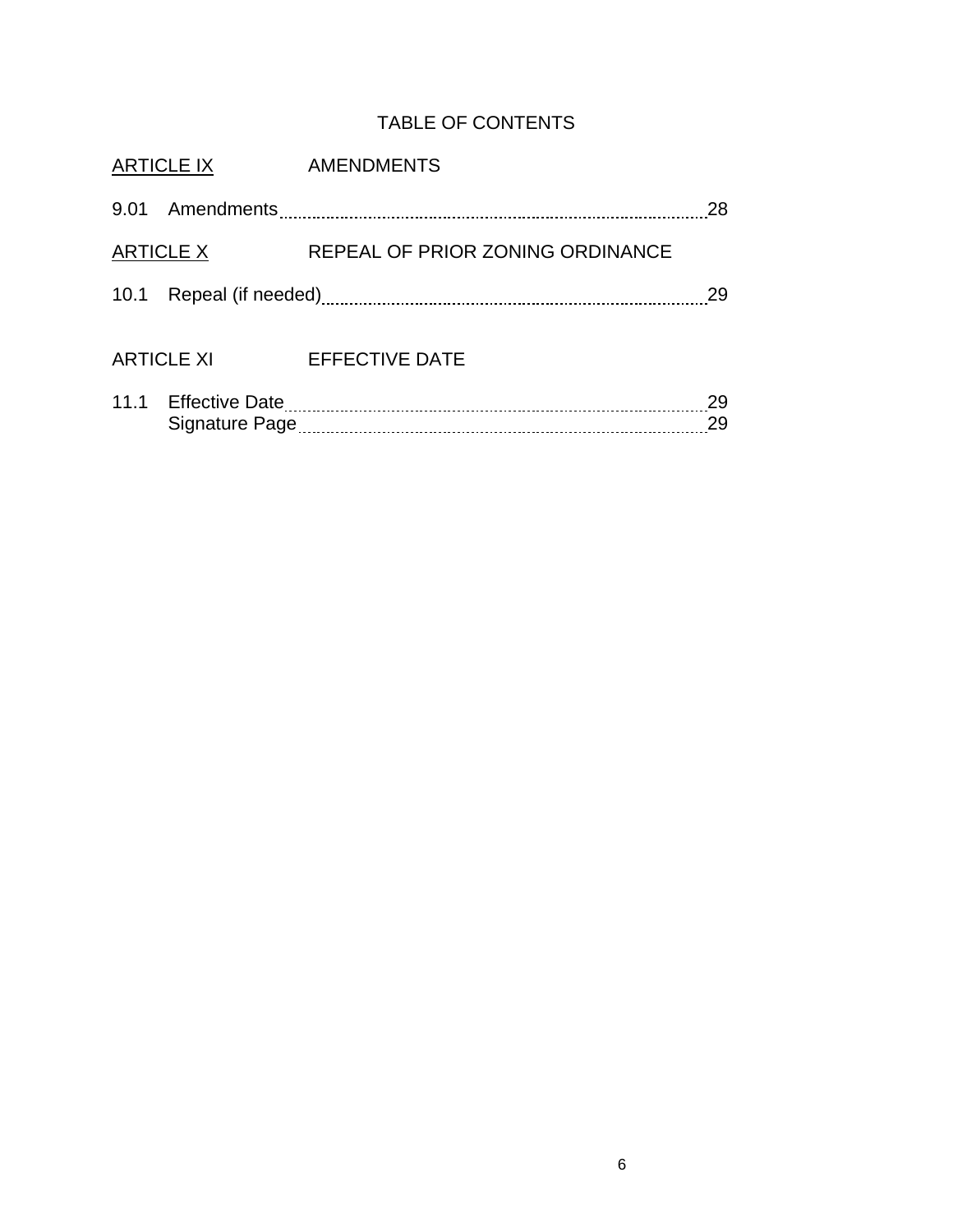#### ARTICLE I

#### PURPOSE OF LIMITATIONS

#### 1.01 Title and Effective Dates

This Ordinance is to be known and may be cited as the "Lenawee County Airport Zoning Ordinance." It was adopted on March 27, 1979.

This Ordinance was Amended and Adopted on October 12, 2005 and became effective on October 21, 2005.

#### 1.02 Objective

The principle objective of this Ordinance is to prevent the creation or establishment of airport hazards and thereby to provide additional safety and protection to the users of the airport and to the people who live and work in its vicinity.

#### 1.03 Hazard Area

This Ordinance establishes regulations on land within a ten (10) mile radius of the Lenawee County Airport. This Ordinance establishes a huge air bowl with a maximum height limitation of 500 feet above the established elevation of the airport at the outer edge and has a minimum height limitation of 25 feet above ground at some locations in the approaches to the runways immediately adjacent to the airport. The height limitations of this Ordinance become less severe as the distance from the airport is increased.

#### 1.04 Hazards

Structures and trees which project above the height limitations under this Ordinance are considered hazards to flying and endanger lives and property. The prescribed height limits are not arbitrarily set, but are based on past experience and studies made by the Michigan Aeronautics Commission and by the Federal Aviation Administration. Height limits are based upon the established elevation of the airport or upon the elevation of the end of the nearest runway.

#### 1.05 Existing Non-Conforming Objects

1. This Ordinance does not affect existing structures, the height of which exceeded the limits imposed by this Ordinance at the time it became effective. New construction, and construction increasing the height of existing structures, within the hazard area, must conform to the provisions on height limitations. This Ordinance also restricts such uses of land within the vicinity of the airport as will unreasonably interfere with radio communications systems, navigational aids or other devices used by the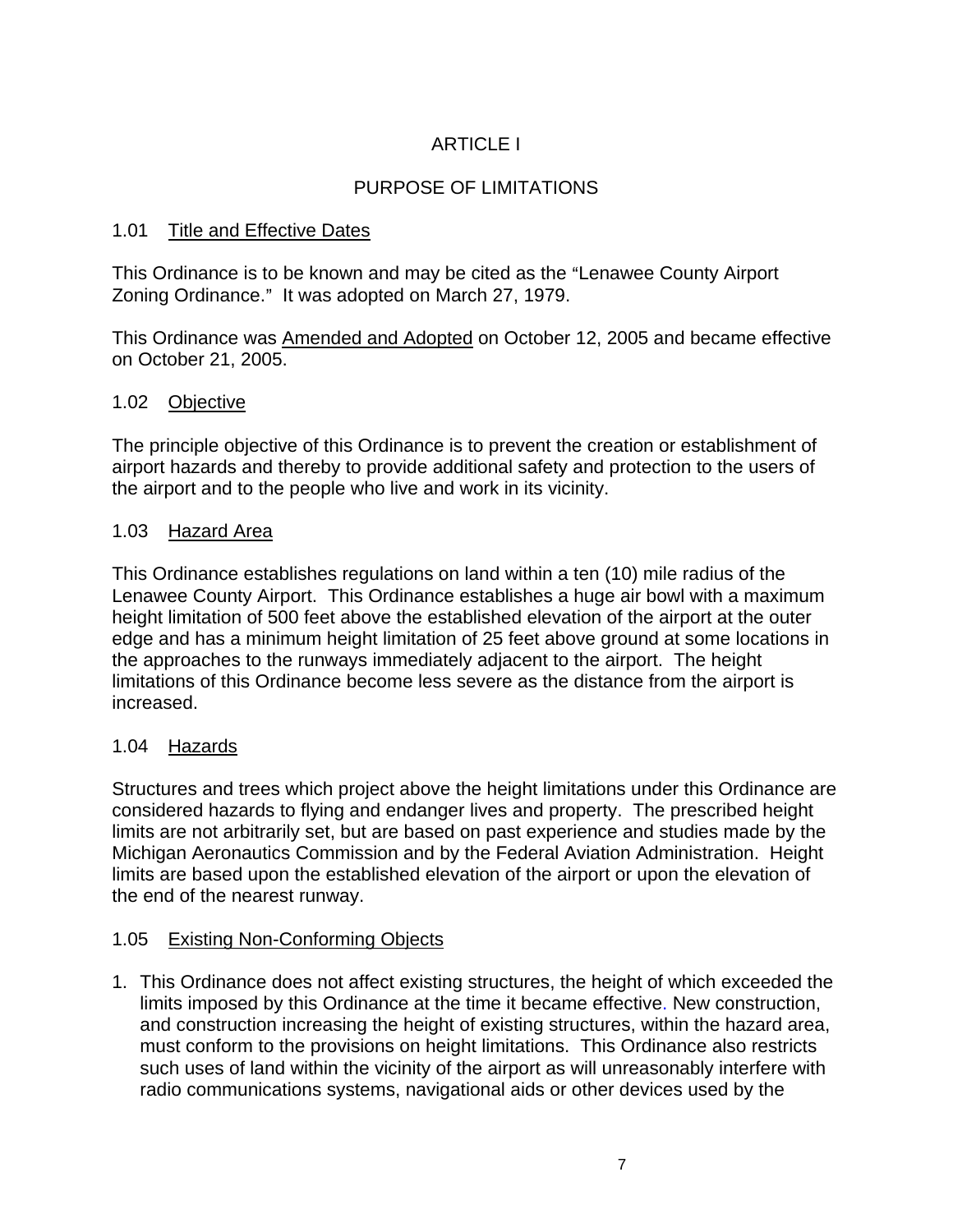airport and aircraft, or would reduce visibility or would create confusing lights, or would be subject to undesirable effects that may be caused by operation of aircraft.

#### 1.06 Creation of the Zoning Board

The Lenawee County Airport Zoning Board was created by the Lenawee County Board of Commissioners and the Michigan Aeronautics Commission for the express purpose of establishing airport zoning regulations. The Board has been charged with the responsibility of administering and enforcing the provisions of this Ordinance with the understanding that the Zoning Administrator will seek close cooperation with County, Townships and City Zoning Boards.

#### 1.07 Heights Requiring Permits

To effectively administer this Ordinance, the Lenawee County Airport Zoning Board established application heights, which are below the allowable height limits of this Ordinance. This was done to make it easier for the local Zoning Boards and the general public to decide whether an application for a permit must be filed with the Zoning Administrator. This was also done to give added insurance to those who are constructing the higher, more costly structures. The establishment of application heights reduces the number of those who must make application. (25' within 6.32 miles of airport; 100' from 6.32 miles to 10 miles.)

#### 1.08 Land-Use Types Requiring Permits

To promote the general purpose and objectives of this Ordinance and its effective administration, all persons making use of land within the areas shown on the enclosed maps are advised to consult Section 3.07 of this Ordinance as to undesirable land uses within designated Airport land-use guidance zones.

#### 1.09 Provisions for Variance

This Ordinance contains provisions for the variance of the regulations in event of practical difficulty or unnecessary hardship if the relief granted would not be contrary to the public interest and safety. It is the intent of the Zoning Board and Zoning Administrator, with the cooperation of the public, to have this Ordinance administered in a reasonable and just manner in keeping with the responsibilities involved.

#### 1.10 Where to Review Copies of this Ordinance

Information regarding height limits and copies of this Ordinance are available at the offices of the Administrative Agency, the Lenawee County Airport, or the Michigan Department of Transportation, Capital City Airport, 2700 East Airport Service Drive, Lansing, Michigan 48906. A copy of this Ordinance is also on file with the Lenawee County Clerk and the Lenawee County Courthouse.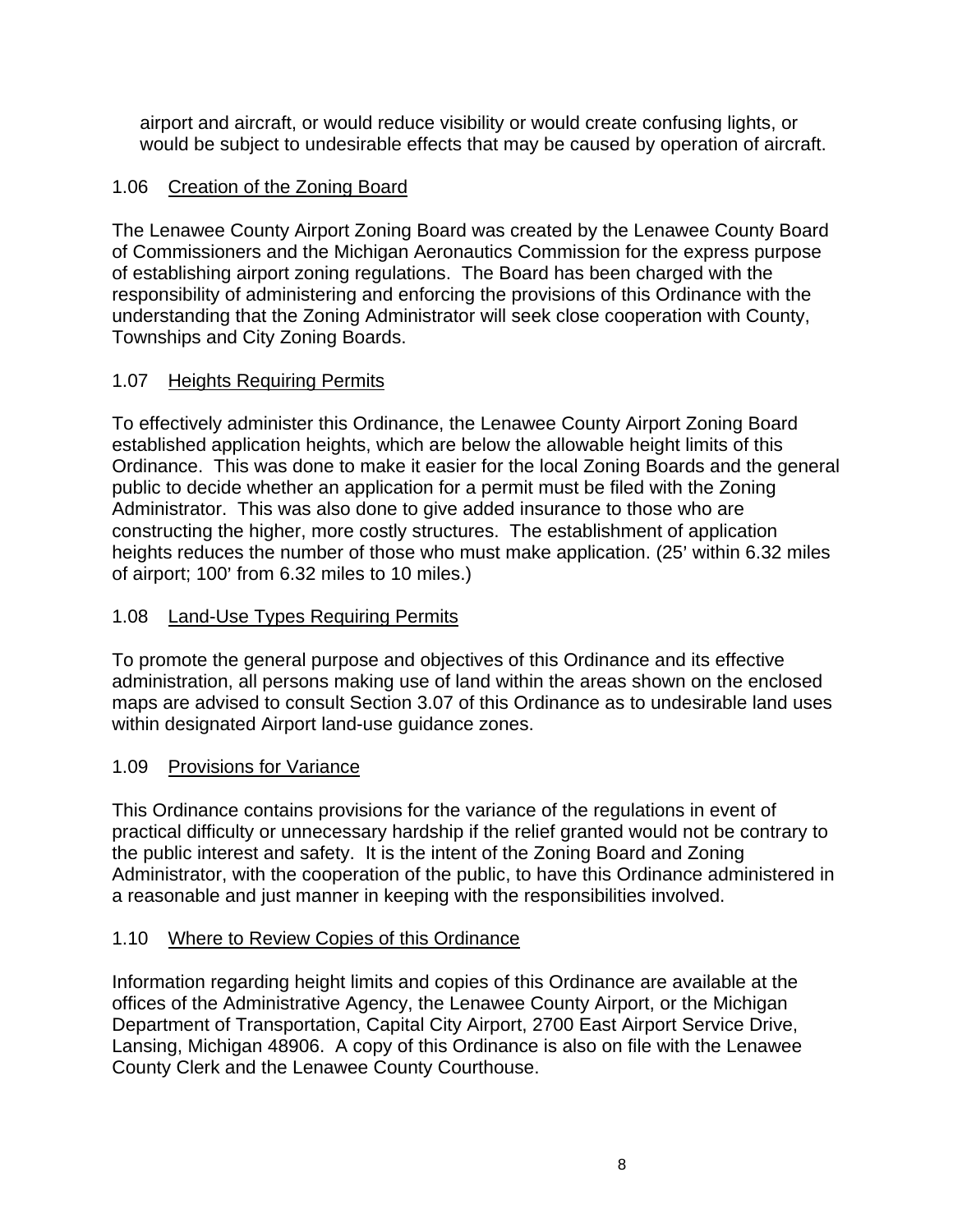#### ARTICLE II

#### **DEFINITIONS**

#### 2.01 Words and Phrases

As used in this Ordinance, the words, terms and phrases set forth in Sections 2.02 through 2.13 inclusive, shall have the meanings prescribed in such sections unless the context otherwise requires.

#### 2.02 Airport

"Airport" means the Lenawee County Airport and all appurtenances used or acquired for airport buildings or other airport facilities, and all other appurtenant rights-of-way or other existing or future interests.

#### 2.03 Airport Hazard

"Airport Hazard" means any structure or tree within the airport hazard area which exceeds the height limitations established by this Ordinance, or any use of land or of appurtenances within the airport hazard area which interferes with the safe use of the airport by aircraft.

#### 2.04 Airport Hazard Area

The term "Airport hazard area" means any area of land or water, or both, lying within a ten (10) mile radius from the established center of the Lenawee County Airport in which an airport hazard might exist if not prevented by this Ordinance.

#### 2.05 Airport Zoning Act

The term "Airport Zoning Act" refers to Act no. 23 of the Public Acts of the State of Michigan for the year 1950 (Extra Session).

#### 2.06 Board

The term "Board" means the Board of Appeals as hereinafter created and designated below.

#### 2.07 Land Use Guidance Zone

The term "land-use guidance zone" means an area or zone in which certain types of land use are not recommended due to noise, vibrations, fumes, dust, fuel particles and other effects that may be caused by the operation of aircraft landing at, or taking off from, or operating at the Lenawee County Airport.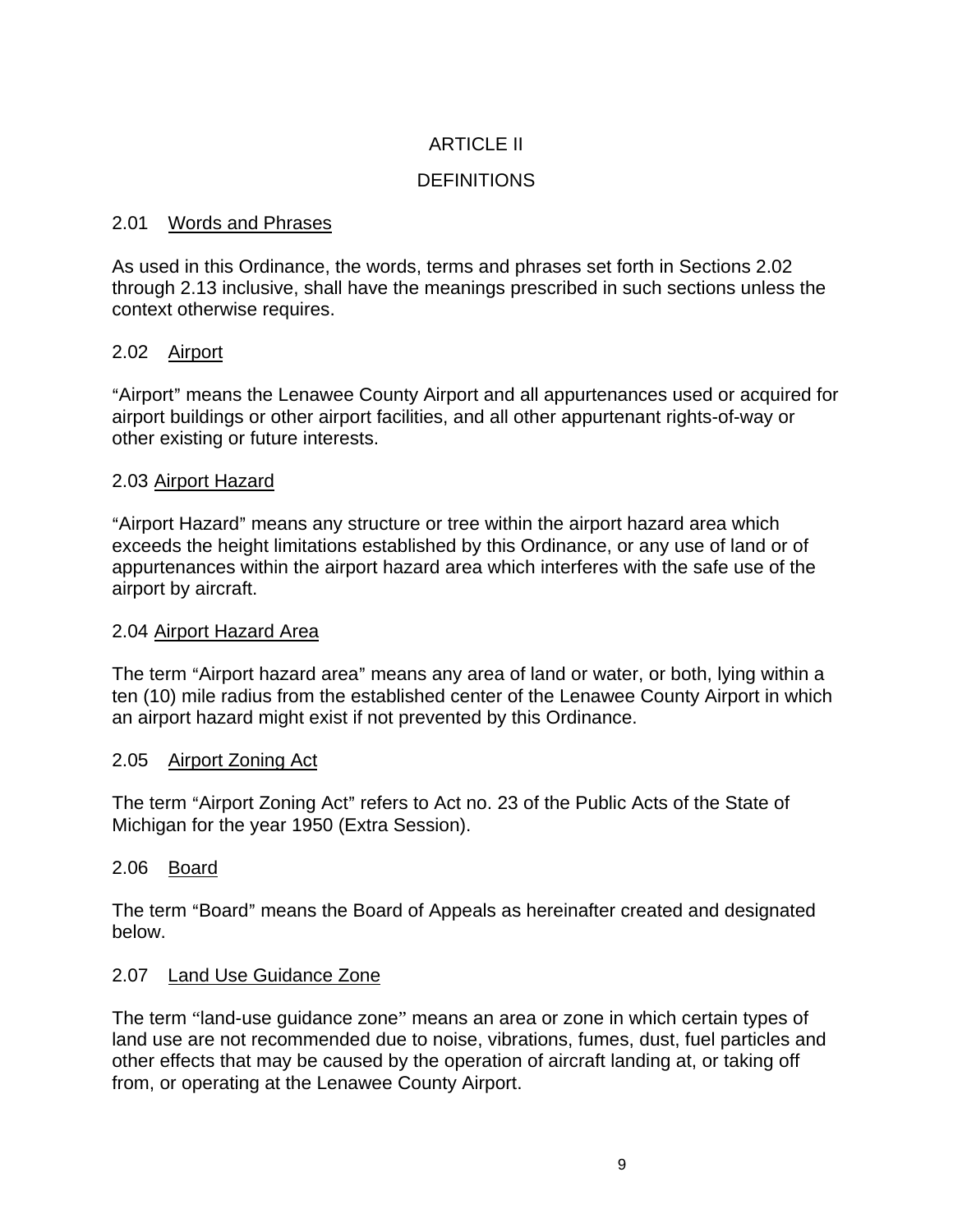#### 2.08 Above Mean Sea Level

The term "above mean sea level" denotes elevations above sea level based upon and determined by reference to United States Coast and Geodetic Survey datum.

#### 2.09 Non-Conforming Use

The term "non-conforming use" means any structure, tree or use of land which does not conform to a regulation prescribed in this Ordinance or any amendment as of the effective date of such regulation.

#### 2.10 Person

The term "person" means any individual, firm, partnership, corporation, company, association, joint stock association, municipal corporation, or other body politic, including any trustee, receiver, assignee or other similar representative.

#### 2.11 Structure

The term "structure" means any object constructed or installed by man, including but without limitation, buildings, towers, smokestacks, overhead transmission lines, and radio and television aerials and antennae, stationary balloons but not including highways and their appurtenances.

#### 2.12 Tree

The term "tree" means any object of natural growth.

#### 2.13 Zoning Administrator

"Zoning Administrator" means the Director of Aeronautics or Manager of the Airport, or his designee, who is designed and charged with the administration and enforcement of this Ordinance.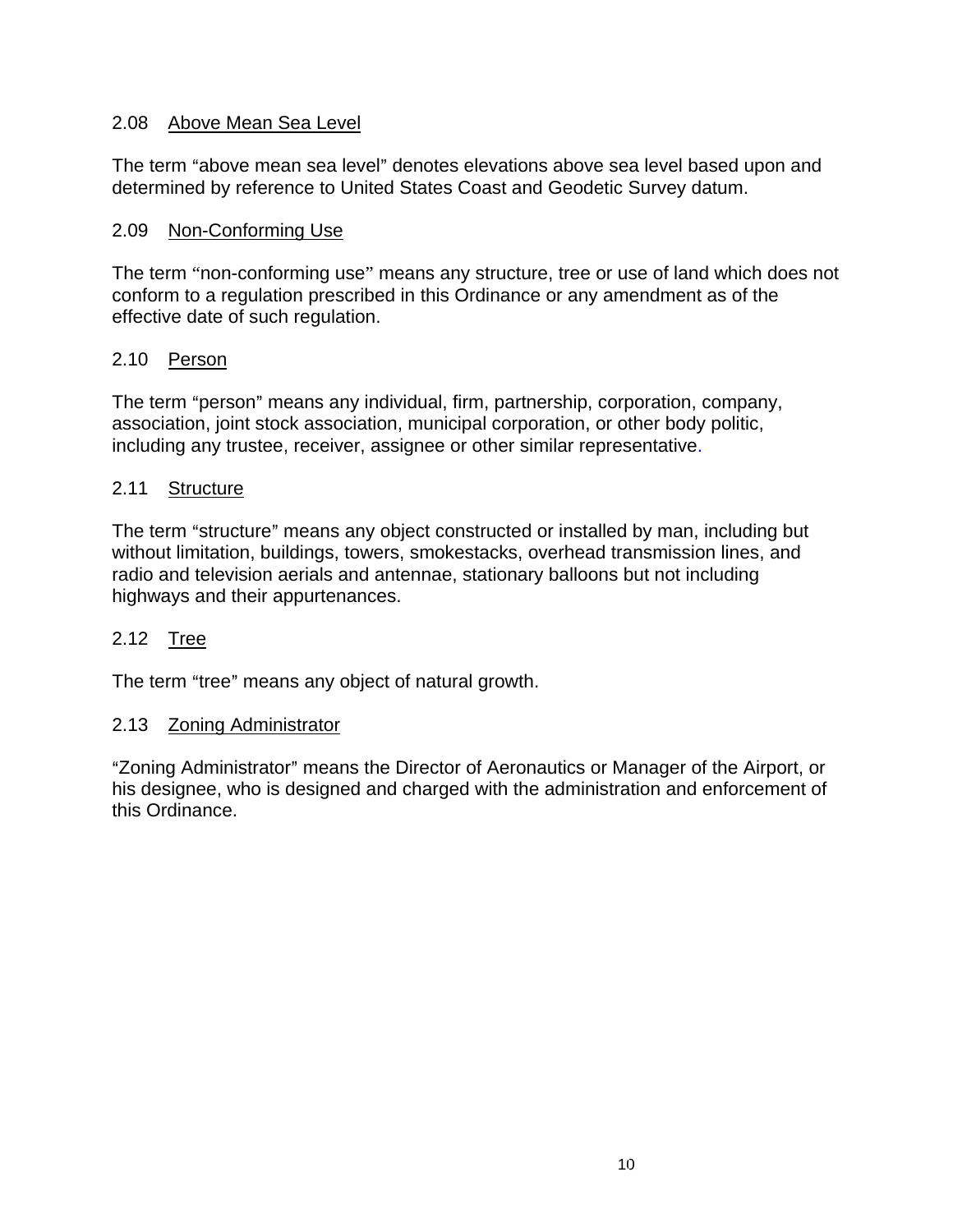#### ARTICLE III

#### **ZONES**

#### 3.01 Airport Hazard Area

There is hereby established an airport hazard area, which area or zone consists of all the lands within Lenawee County lying beneath the approach, transitional, 149 feet horizontal, conical and 500 feet horizontal surfaces, said land being located within a circle having a radius extending horizontally ten (10) miles from the established center of the usable landing area of the airport, known as the airport reference point. The boundaries of the hazard areas are shown on the airport zoning plans numbered 2 through 4, which maps are attached and made a part of this Ordinance.

#### 3.02 Airport Zoning Plans

The height limitations shown on the attached zoning plans are imposed on the lands in the airport hazard areas, the same being based upon the elevations above mean sea level at the ends of the respective airport runways and the established elevation of the airport, which elevations are shown on the zoning plans.

#### 3.03 Legal Height Limitations

No person may erect or maintain any structure to a height in excess of the limitations prescribed by the terms of this Ordinance and the attached maps, or to plant or allow any tree to grow to a height in excess of the limitations prescribed by the terms of this Ordinance and the attached maps; or to establish any use of lands contrary to the provisions of this Ordinance.

#### 3.04 Unlawful Land Use

Notwithstanding any other provisions of this Ordinance, no person may use any lands within any airport hazard area which:

- a. Would create electrical interference with radio communication between the airport and aircraft or create interference with navigational aids employed by aircraft;
- b. Would make it difficult for flyers to distinguish between airport lights and other lights or result in glare to the eyes of flyers using the airport;
- c. Would create air pollution in such amounts as to impair the visibility of flyers in the use of the airport;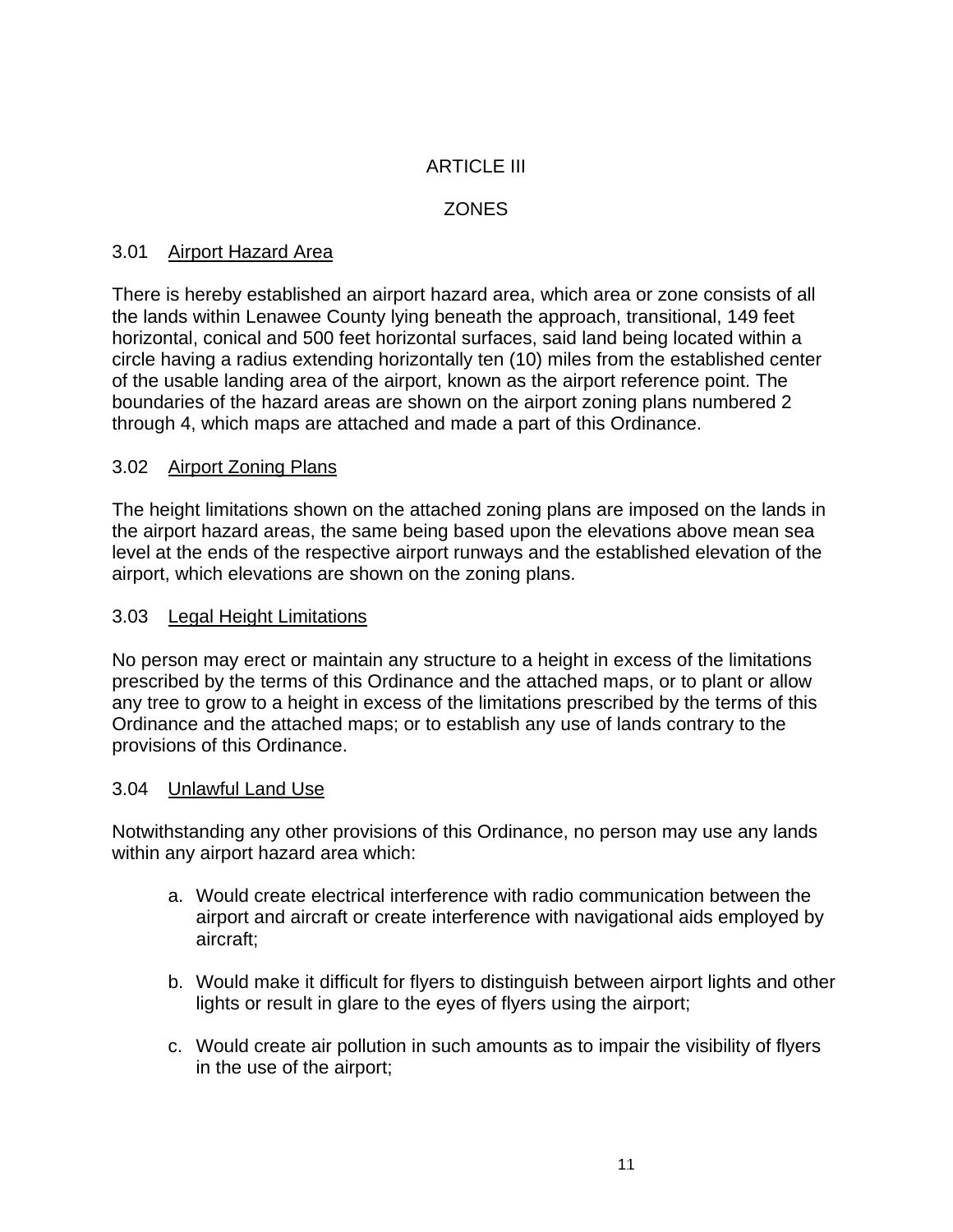- d. Would locate or permit the operation of a dump, waste disposal site, sanitary landfill, hazardous waste facility, solid waste transfer station or recycling facility within 10,000 feet of any runway at the airport, unless the construction, location and operations of the site is approved or authorized by the Federal Aviation Administration as not being in violation of its orders, rules or regulations applicable to the airport, or unless a waiver is issued by the Federal Aviation Administration.
- e. Would otherwise endanger the landing, taking off, or maneuvering of aircraft.
- f. Would attract birds or other wildlife.
- g. Would raise the descent minimums of any instrument approach procedure to the airport, or otherwise limit operations at the airport, as determined by an airspace study conducted by the Federal Aviation Administration

#### 3.05 Non-Conforming Existing Uses

The provisions of Section 3.03 of this Ordinance shall not apply to structures, trees or other non-conforming uses existing in an airport hazard area on the effective date of this Ordinance, unless the Zoning Administrator determines it to be abandoned, or 80% torn down, destroyed, deteriorated, or decayed.

#### 3.06 Alterations to Non-Conforming Land Use

The provisions of Section 3.03 of this Ordinance shall apply to changes or alterations which increase the height of existing structures, trees or other non-conforming uses after the effective date of this Ordinance, with the same force and effect as through the same were new uses.

#### 3.07 Land-Use Guidance Zone

- (a) Purpose- The purpose of Airport Protection Zones as defined in Section 2.07, is to designate areas wherein certain types of land uses are not recommended due to undesirable effects that may be caused due to the operation of aircraft within such zones.
- (b) Acceptable Land Use- The uses of land within the areas shown on the Zoning Plans are non acceptable land-uses as outlined in land-use guidance as shown on Addendum Sheet 4 of the Airport Zoning Plans.

#### Protection Zone No. 1

- 1. Churches
- 2. Convent Monastery Rectory
- 3. Dormitory Resident Halls
- 4. Hospitals
- 5. Low Density Housing One Acre or More
- 6. Mobile Homes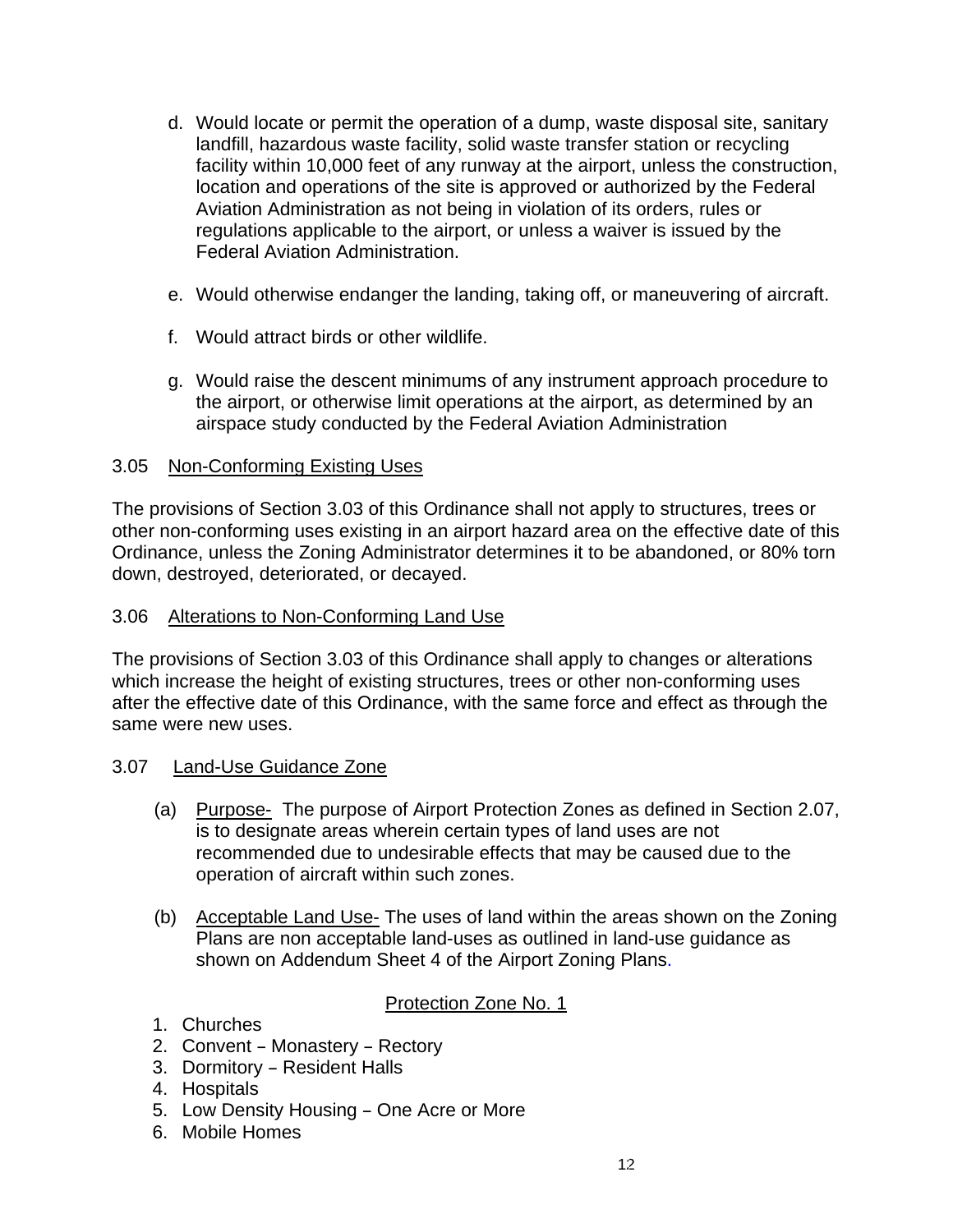- 7. Multi-Family Apartments or Dwellings
- 8. Orphanages
- 9. Retirement Homes
- 10. Schools
- 11. Single Family House Subdivision
- 12. Universities
- 13. Factories Scientific Instrument
- 14. Research Laboratories
- 15. Factories Soft Goods Food
- 16. Aircraft Sales
- 17. Aircraft Repair Service
- 18. Air Terminals Passengers
- 19. Aviation Schools
- 20. Aviation Services Photo, etc.
- 21. Auditoriums Exhibit Halls
- 22. Banks
- 23. Bus Terminals Passengers
- 24. Hotels & Motels
- 25. Marine Terminals Passengers
- 26. Office Building
- 27. Public Buildings
- 28. Railroad Terminals Passengers
- 29. Restaurants
- 30. Retail Stores
- 31. Shopping Centers
- 32. Theaters
- 33. Athletic Fields
- 34. Bowling Alleys
- 35. Fairgrounds
- 36. Golf Courses
- 37. Marinas
- 38. Outdoor Theaters
- 39. Playgrounds
- 40. Race Tracks
- 41. Riding Academies & Trails
- 42. Stadiums
- 43. Swimming Pools Public
- 44. Tennis Courts Public
- 45. Dairy Farming
- 46. Landscape Nurseries
- 47. Poultry Farming
- 48. Stock Farming
- 49. Stock Yards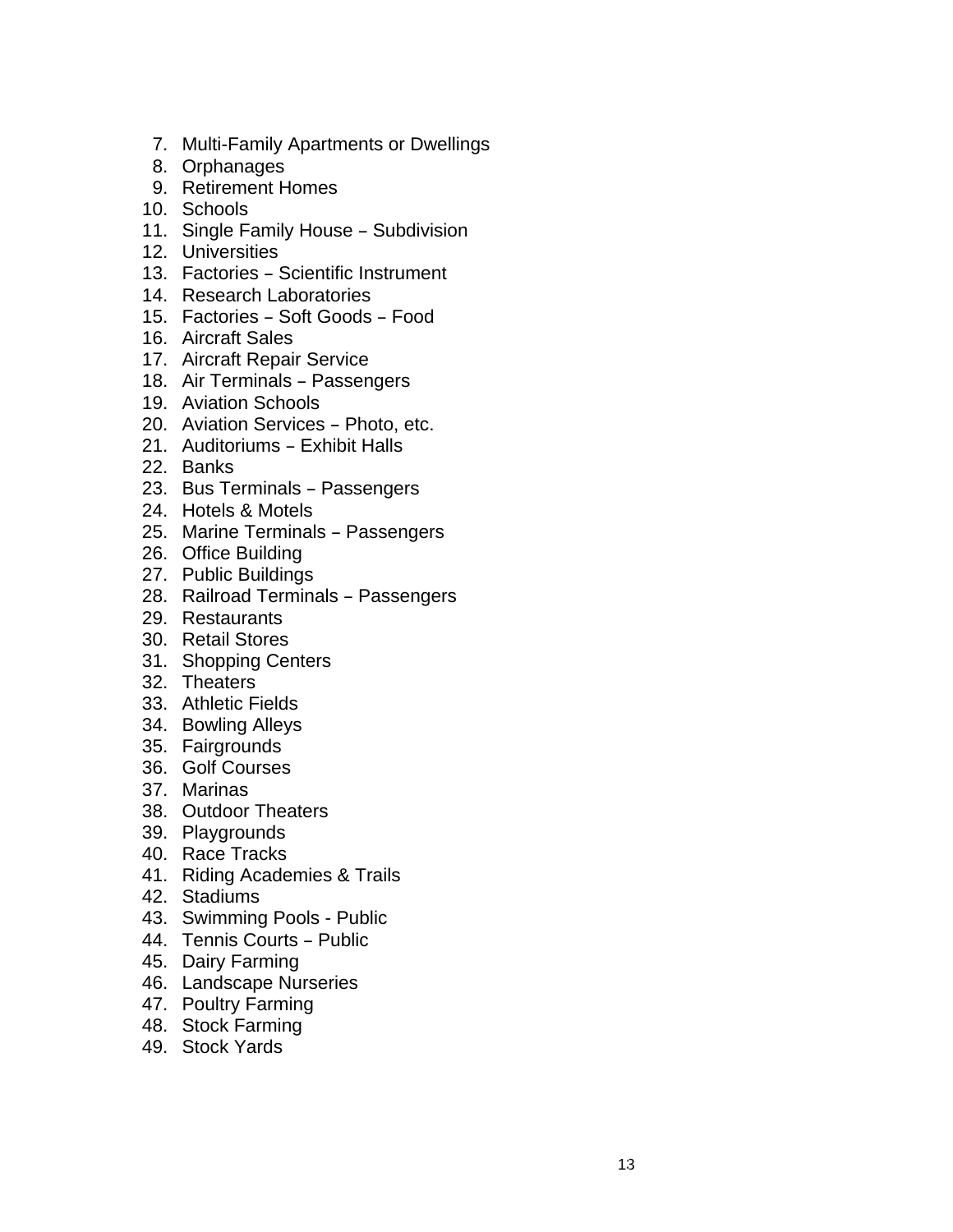#### Protection Zone No. 2

- 1. Churches
- 2. Convents Monastery Rectory
- 3. Dormitory Residence Halls
- 4. Hospitals
- 5. Low Density Housing One Acre or More
- 6. Mobile Homes
- 7. Multi-Family Apartments or Dwellings
- 8. Orphanages
- 9. Retirement Homes
- 10. Schools
- 11. Single-Family House Subdivision
- 12. Universities
- 13. Factories Scientific Instrument
- 14. Research Laboratories
- 15. Air Terminals Passenger
- 16. Auditoriums Exhibit Halls
- 17. Banks
- 18. Bus Terminals Passengers
- 19. Hotels & Motels
- 20. Marine Terminals Passengers
- 21. Office Buildings
- 22. Public Buildings
- 23. Railroad Terminals Passengers
- 24. Restaurants
- 25. Retail Stores
- 26. Shopping Centers
- 27. Theaters
- 28. Athletic Fields
- 29. Bowling Alleys
- 30. Fairgrounds
- 31. Outdoor Theaters
- 32. Playgrounds
- 33. Race Tracks
- 34. Stadiums
- 35. Poultry Farms

#### Protection Zone No. 3

- 1. Churches
- 2. Convent Monastery Rectory
- 3. Dormitory Residence Halls
- 4. Hospitals
- 5. Mobile Homes
- 6. Orphanages
- 7. Schools
- 8. Single-Family House Subdivision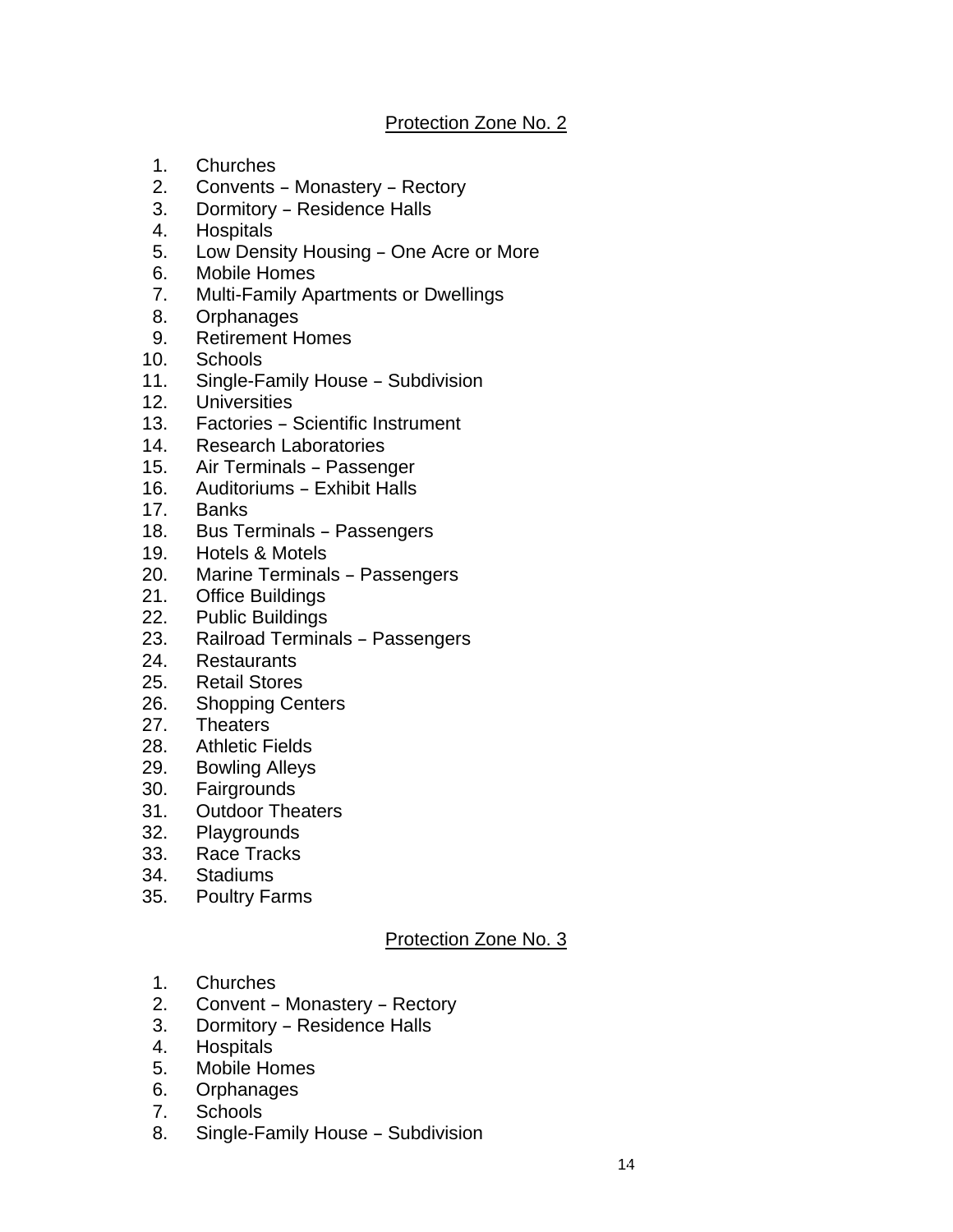- 9. Universities
- 10. Factories 0 Scientific Instrument
- 11. Research Laboratories
- 12. Theaters
- 13. Outdoor Theaters
- 14. Poultry Farms
- 4 A person or person who elect to establish any land use within an Airport Protection Zone which is not recommended by this Section shall have no claim or cause of action against the Airport, nor any municipality or governmental agency operating said airport or responsible for the administration of this Ordinance. Any person or person electing to establish such non-recommended uses following the effective date of this Ordinance shall do so at their individual risk.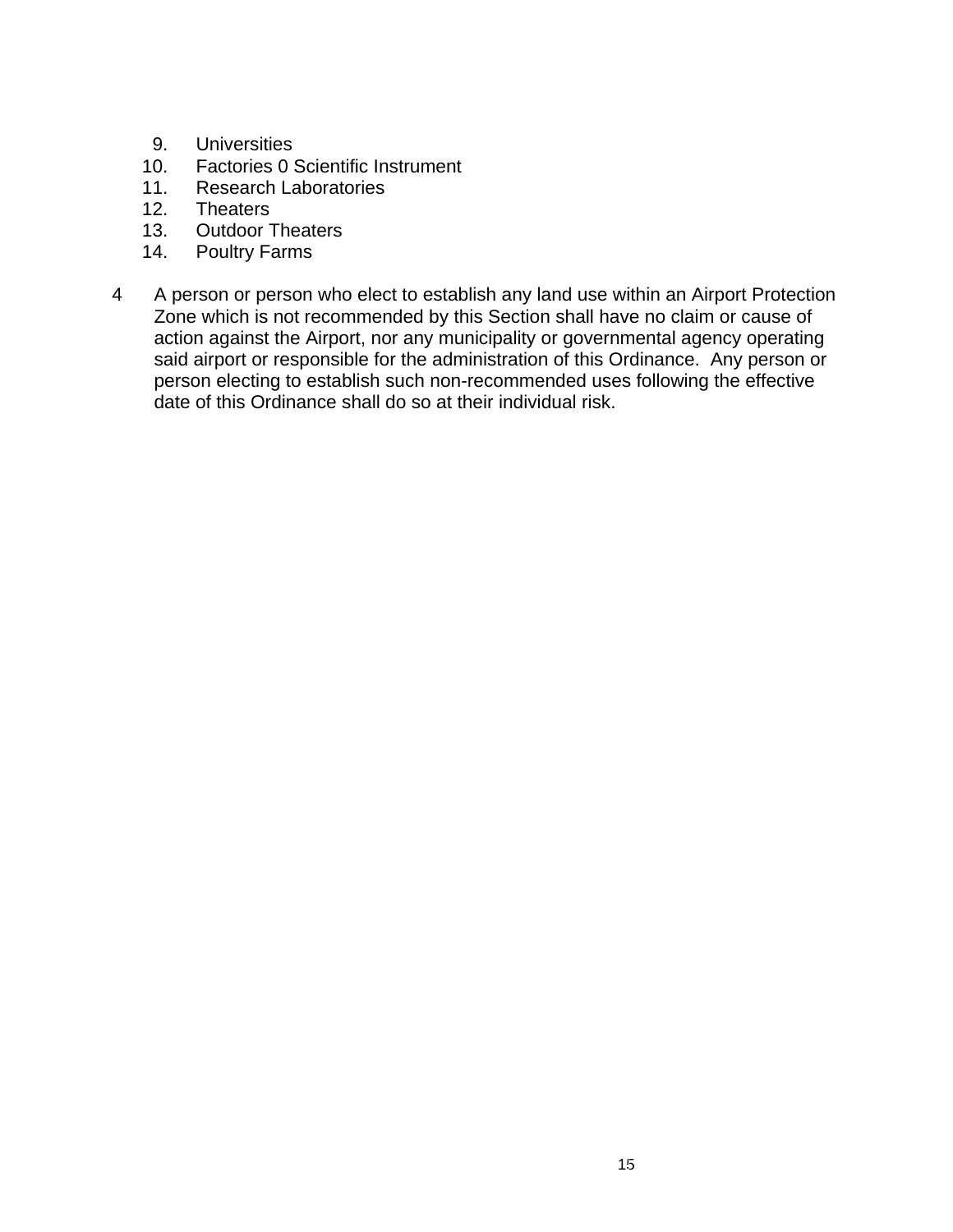#### **ACCIDENT SAFETY ZONES, LAND USE GUIDELINES AND PLANNING STRATEGIES FOR NEW DEVELOPMENT**

| <b>Accident</b><br><b>Safety</b><br>Zone | <b>Land Use</b><br><b>Characteristics</b>                    | <b>Land Use</b><br><b>Guidelines</b>                                                                                                                                                          | <b>Land Use Planning Strategies</b><br>*All aviation uses are acceptable                                                                                                                                                                                                                                                                                                                                                                                                                                                                                                                                                                        |
|------------------------------------------|--------------------------------------------------------------|-----------------------------------------------------------------------------------------------------------------------------------------------------------------------------------------------|-------------------------------------------------------------------------------------------------------------------------------------------------------------------------------------------------------------------------------------------------------------------------------------------------------------------------------------------------------------------------------------------------------------------------------------------------------------------------------------------------------------------------------------------------------------------------------------------------------------------------------------------------|
| Zone 1<br>(See special<br>note)          | <b>Population Density</b>                                    | Avoid land uses<br>which concentrate<br>people indoors or<br>outdoors.                                                                                                                        | 0-5 people/acre<br>1.<br>Airport sponsor should purchase<br>2.<br>property if possible.<br>Zone land uses, which by their nature,<br>3.<br>will be relatively unoccupied by people<br>(i.e. mini storage, small parking lots).                                                                                                                                                                                                                                                                                                                                                                                                                  |
|                                          | <b>Residential vs.</b><br>Non-residential<br><b>Land Use</b> | Prohibit all residential<br>land uses. All non-<br>residential land uses<br>permitted outright<br>subject to the<br><b>Population Density</b><br>and Special Function<br>Land Use guidelines. | Create a height hazard overlay ordinance<br>1.<br>around the airport.<br>Airport sponsor should purchase property<br>2.<br>if possible.<br>Airport sponsor should obtain avigation<br>3.<br>and obstruction easements.<br>During the site development process,<br>4.<br>shift all structures away from the runway<br>centerlines if possible.<br>Landscaping requirements shall establish<br>5.<br>only low growing vegetation.<br>Prohibit high overhead outdoor lighting.<br>6.<br>Require downward shading of lighting to<br>7.<br>reduce glare.<br>Evaluate all possible permitted conditional<br>8.<br>uses to assure compatible land use. |
|                                          | <b>Special</b><br><b>Function</b><br><b>Land Use</b>         | Prohibit all Special<br><b>Function Land Uses</b>                                                                                                                                             | Prohibit overhead utilities and all noise<br>1.<br>sensitive land uses.<br>Zone land for uses other than for schools,<br>2.<br>play fields, hospitals, nursing homes, day<br>care facilities, and churches.<br>Limit storage of large quantities of<br>3.<br>hazardous or flammable material.<br>Ensure permitted uses will not create<br>4.<br>large areas of standing water, or generate<br>smoke/steam, etc.                                                                                                                                                                                                                                 |

Special note: Since the dimensions of Zone 1 correspond to the dimensions of the Runway Protection Zone (RPZ), those Airports receiving federal grant dollars from the FAA's Airport Improvement Program, should strongly consider purchasing the RPZ or otherwise require rights to the property for RPZ.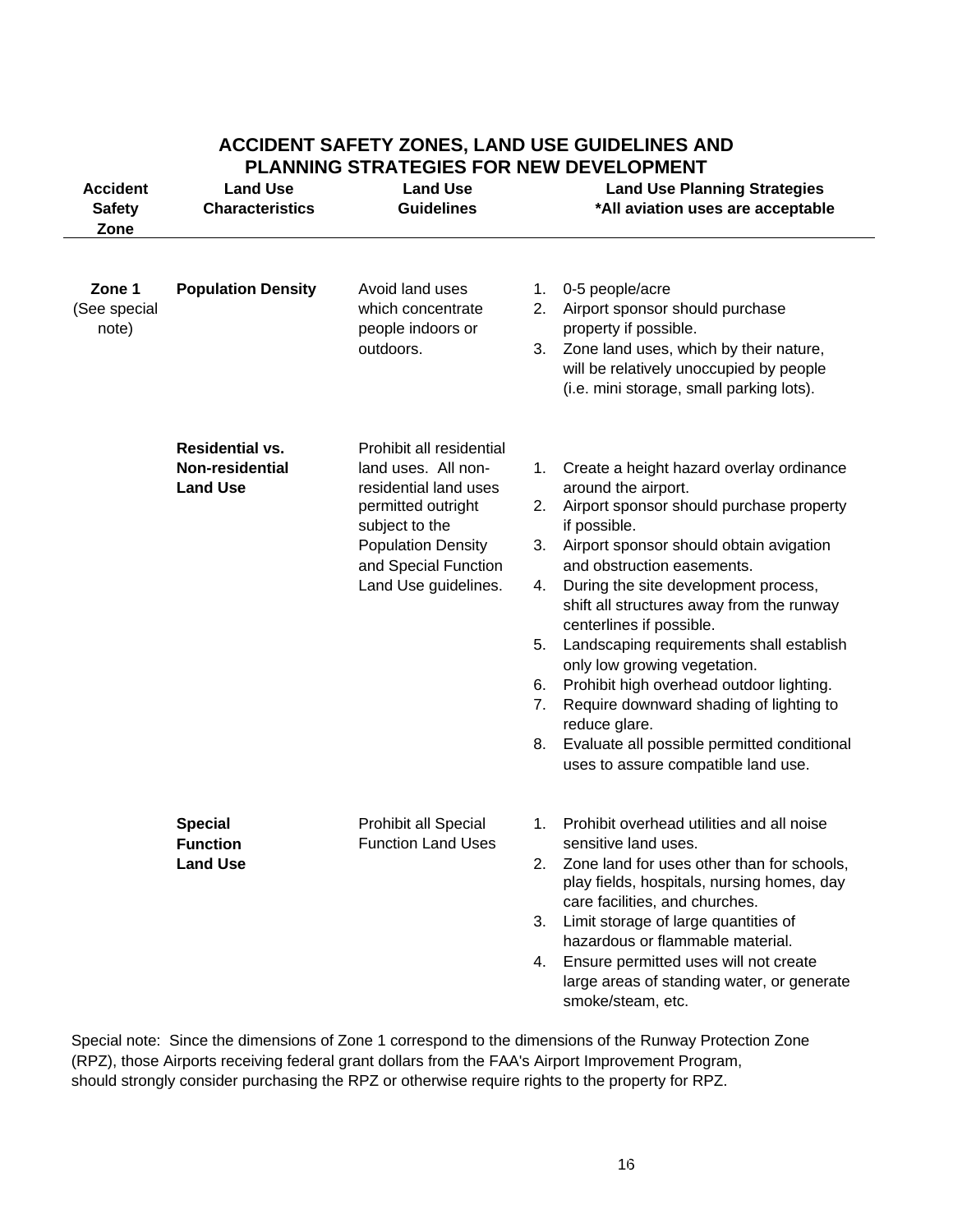| <b>Accident</b><br><b>Safety</b><br>Zone | <b>Land Use</b><br><b>Characteristics</b>                    | <b>Land Use</b><br><b>Guidelines</b>                                                                                                                                                          | <b>Land Use Planning Strategies</b><br>*All aviation uses are acceptable                                                                                                                                                                                                                                                                                                                                                                                                                                                                                                                  |
|------------------------------------------|--------------------------------------------------------------|-----------------------------------------------------------------------------------------------------------------------------------------------------------------------------------------------|-------------------------------------------------------------------------------------------------------------------------------------------------------------------------------------------------------------------------------------------------------------------------------------------------------------------------------------------------------------------------------------------------------------------------------------------------------------------------------------------------------------------------------------------------------------------------------------------|
| Zone <sub>2</sub>                        | <b>Population Density</b>                                    | Avoid land uses which<br>concentrate people<br>indoors or outdoors.                                                                                                                           | 0-5 people/acre<br>1.<br>Zone land uses, which by their nature,<br>2.<br>will be relatively unoccupied by people<br>(i.e. mini storage, small parking lots).                                                                                                                                                                                                                                                                                                                                                                                                                              |
|                                          | <b>Residential vs.</b><br>Non-residential<br><b>Land Use</b> | Prohibit all residential<br>land uses. All non-<br>residential land uses<br>permitted outright<br>subject to the<br><b>Population Density</b><br>and Special Function<br>Land Use guidelines. | Create a height hazard overlay ordinance<br>1.<br>around the airport.<br>Obtain avigation and obstruction ease-<br>2.<br>ments.<br>During site development process, shift<br>3.<br>all structures away from the runway<br>centerlines if possible.<br>Prohibit mobile home parks.<br>4.<br>Landscaping requirements shall establish<br>5.<br>only low growing vegetation.<br>Prohibit high overhead outdoor lighting.<br>6.<br>7.<br>Require downward shading of lighting to<br>reduce glare.<br>Evaluate all possible permitted conditional<br>8.<br>uses to assure compatible land use. |
|                                          | <b>Special</b><br><b>Function</b><br><b>Land Use</b>         | Prohibit all Special<br><b>Function Land Use</b>                                                                                                                                              | Prohibit overhead utilities and all noise<br>1.<br>sensitive land uses.<br>2.<br>Zone land for uses other than for schools,<br>play fields, hospitals, nursing homes, day<br>care facilities, and churches.<br>Limit storage of large quantities of<br>3.<br>hazardous or flammable material.<br>Ensure permitted uses will not create<br>4.<br>large areas of standing water, or generate<br>smoke/steam, etc.                                                                                                                                                                           |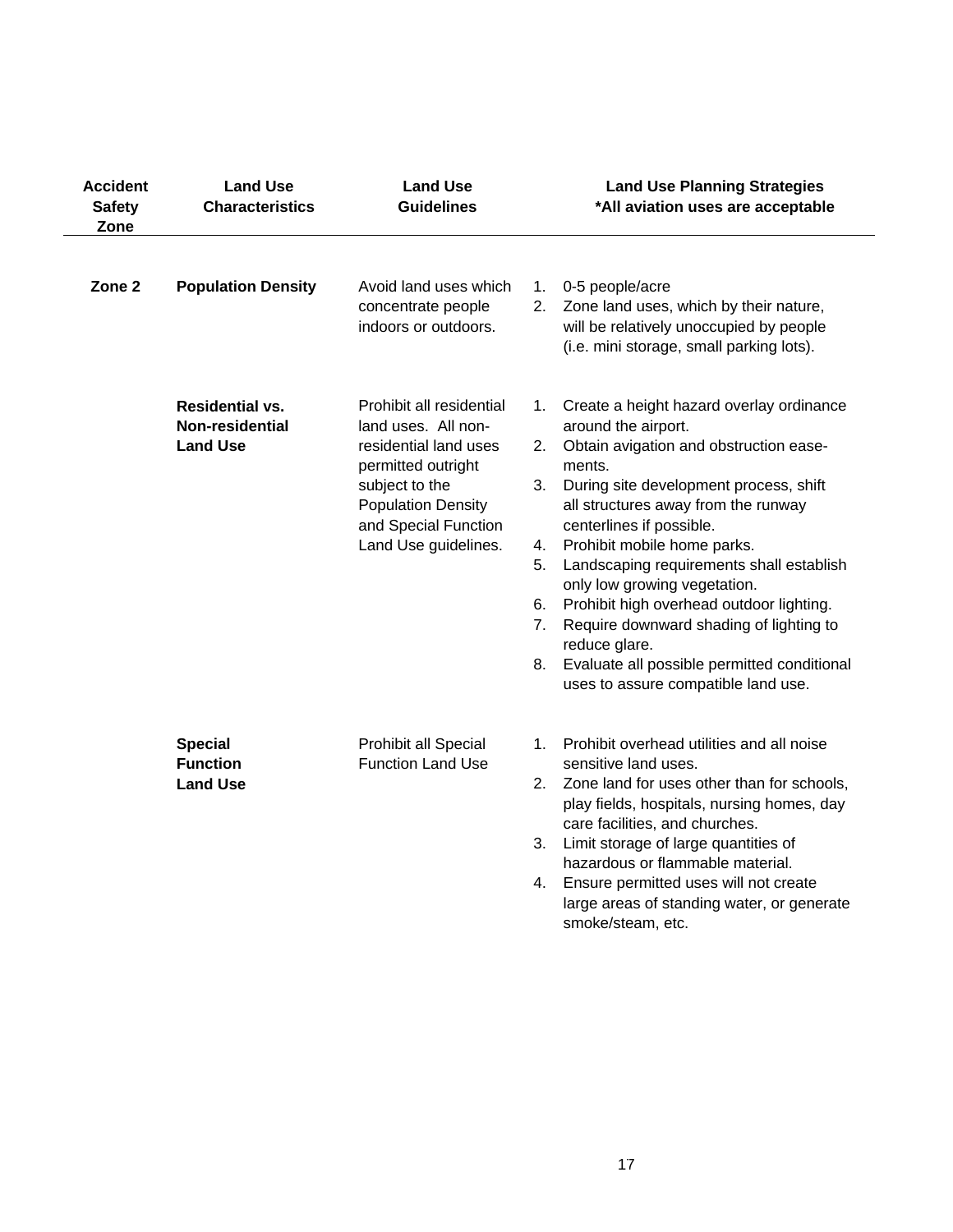| <b>Accident</b><br><b>Safety</b><br>Zone | <b>Land Use</b><br><b>Characteristics</b>                    | <b>Land Use</b><br><b>Guidelines</b>                                                                                                                                                                                                                                                                                                                                                                |                                              | <b>Land Use Planning Strategies</b><br>*All aviation uses are acceptable                                                                                                                                                                                                                                                                                                                                                                                                                                                         |
|------------------------------------------|--------------------------------------------------------------|-----------------------------------------------------------------------------------------------------------------------------------------------------------------------------------------------------------------------------------------------------------------------------------------------------------------------------------------------------------------------------------------------------|----------------------------------------------|----------------------------------------------------------------------------------------------------------------------------------------------------------------------------------------------------------------------------------------------------------------------------------------------------------------------------------------------------------------------------------------------------------------------------------------------------------------------------------------------------------------------------------|
| Zone <sub>3</sub>                        | <b>Population Density</b>                                    | Avoid land uses which<br>concentrate people<br>indoors or outdoors.                                                                                                                                                                                                                                                                                                                                 | 1.<br>2.                                     | <25 people/acre<br>Zone land uses, which by their nature,<br>will be relatively unoccupied by people<br>(i.e. mini storage, small parking lots)                                                                                                                                                                                                                                                                                                                                                                                  |
|                                          | <b>Residential vs.</b><br>Non-residential<br><b>Land Use</b> | Runway $<$ 4,000 feet -<br>prohibit all residential<br>land uses<br>Runway 4,000 - 5,999<br>feet - Limit residential<br>development to Low<br>Density standards.<br>$Runway > 6,000 feet -$<br>Limit residential<br>development to Low<br>Density housing<br>standards.<br>All non-residential<br>land uses permitted<br>outright subject to the<br><b>Special Function Land</b><br>Use guidelines. | 1.<br>2.<br>3.<br>4.<br>5.<br>6.<br>7.<br>8. | Create a height overlay ordinance around<br>the airport.<br>Obtain avigation and obstruction<br>easements.<br>During site development process, shift<br>all structures away from the runway<br>centerlines if possible.<br>Prohibit mobile home parks.<br>Landscaping requirements shall establish<br>only low growing vegetation.<br>Prohibit high overhead outdoor lighting.<br>Require downward shading of lighting to<br>reduce glare.<br>Evaluate all possible permitted conditional<br>uses to assure compatible land use. |
|                                          | <b>Special</b><br><b>Function</b><br><b>Land Use</b>         | Prohibit all Special<br><b>Function Land Use</b>                                                                                                                                                                                                                                                                                                                                                    | 1.<br>2.<br>3.<br>4.                         | Prohibit overhead utilities and all noise<br>sensitive land uses.<br>Zone land for uses other than for schools,<br>play fields, hospitals, nursing homes, day<br>care facilities, and churches.<br>Limit storage of large quantities of<br>hazardous or flammable material.<br>Ensure permitted uses will not create<br>large areas of standing water, or generate<br>smoke/steam, etc.                                                                                                                                          |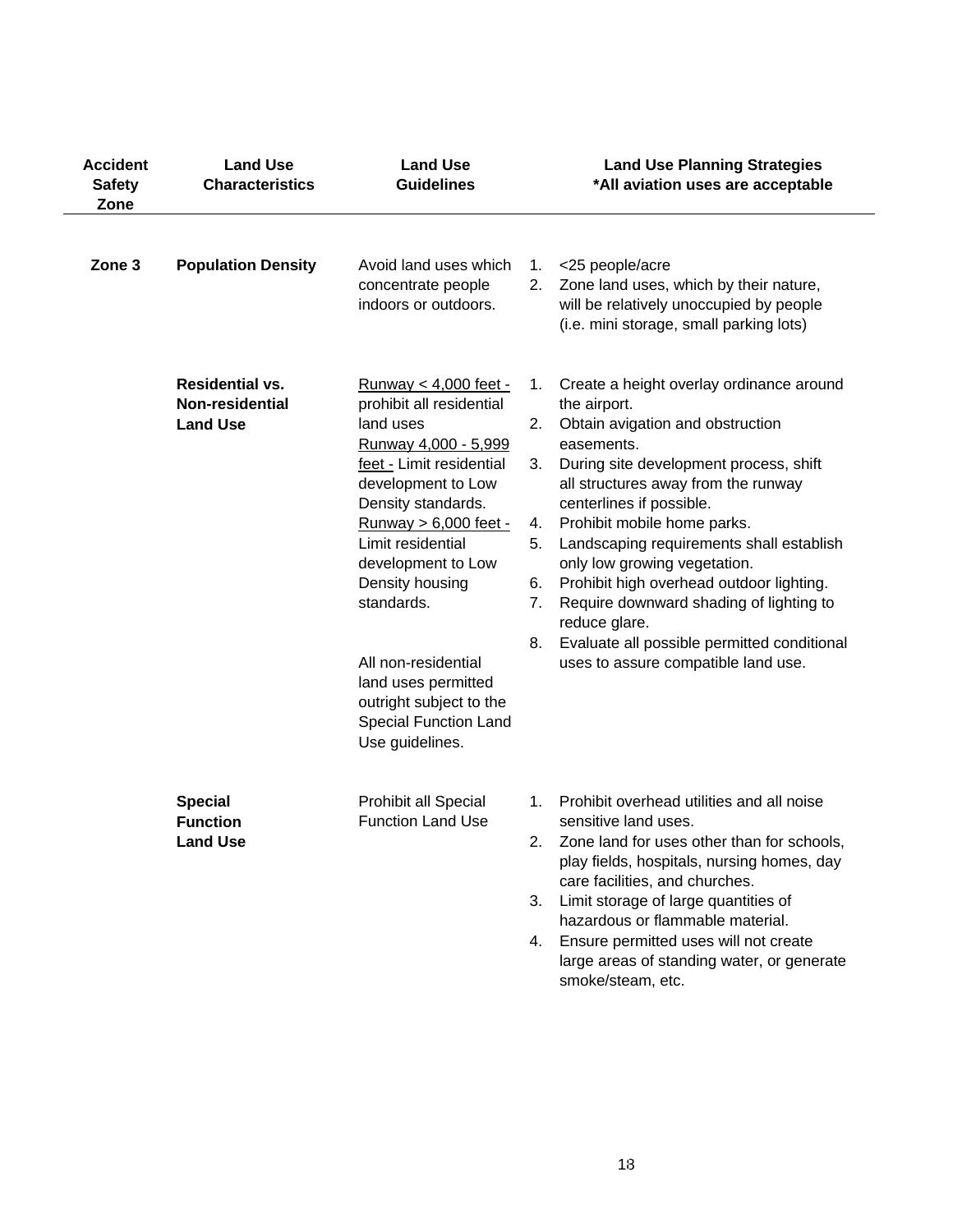| <b>Accident</b><br><b>Safety</b><br>Zone | <b>Land Use</b><br><b>Characteristics</b>                    | <b>Land Use</b><br><b>Guidelines</b>                                                                                                                                                                                                                                                                     | <b>Land Use Planning Strategies</b><br>*All aviation uses are acceptable                                                                                                                                                                                                                                                                                                                                                                                                                    |
|------------------------------------------|--------------------------------------------------------------|----------------------------------------------------------------------------------------------------------------------------------------------------------------------------------------------------------------------------------------------------------------------------------------------------------|---------------------------------------------------------------------------------------------------------------------------------------------------------------------------------------------------------------------------------------------------------------------------------------------------------------------------------------------------------------------------------------------------------------------------------------------------------------------------------------------|
| Zone 4                                   | <b>Population Density</b>                                    | Limit population<br>concentrations.                                                                                                                                                                                                                                                                      | < 45 people/acre in building,<br>1.<br>< 75 people /acre outside buildings.                                                                                                                                                                                                                                                                                                                                                                                                                 |
|                                          | <b>Residential vs.</b><br>Non-residential<br><b>Land Use</b> | Runway < 4,000 feet -<br>Limit residential<br>development to Low<br>Density housing<br>standards.<br>Runway 4,000 - 5,999<br>feet - Limit residential<br>development to Low<br>Density standards.<br>Runway $> 6,000$ feet -<br>Limit residential<br>development to Low<br>Density housing<br>standards. | Create a height overlay ordinance around<br>1.<br>the airport.<br>Obtain avigation and obstruction<br>2.<br>easements.<br>3. Clustered development to maintain<br>density as long as open space remains<br>unbuilt. Place clustered development<br>away from extended runway centerline.<br>Prohibit mobile home parks.<br>4.<br>Require downward shading of lighting to<br>5.<br>reduce glare.<br>Evaluate all possible permitted conditional<br>6.<br>uses to assure compatible land use. |
|                                          | <b>Special</b><br><b>Function</b><br><b>Land Use</b>         | All non-residential<br>land uses permitted<br>outright subject to the<br><b>Special Function Land</b><br>Use guidelines.                                                                                                                                                                                 | Evaluate noise sensitive land uses in<br>$1_{\cdot}$<br>light of aircraft noise contour lines (if<br>available) when establishing new zoning.<br>Prohibit high overhead utilities and all<br>2.<br>noise sensitive land uses.                                                                                                                                                                                                                                                               |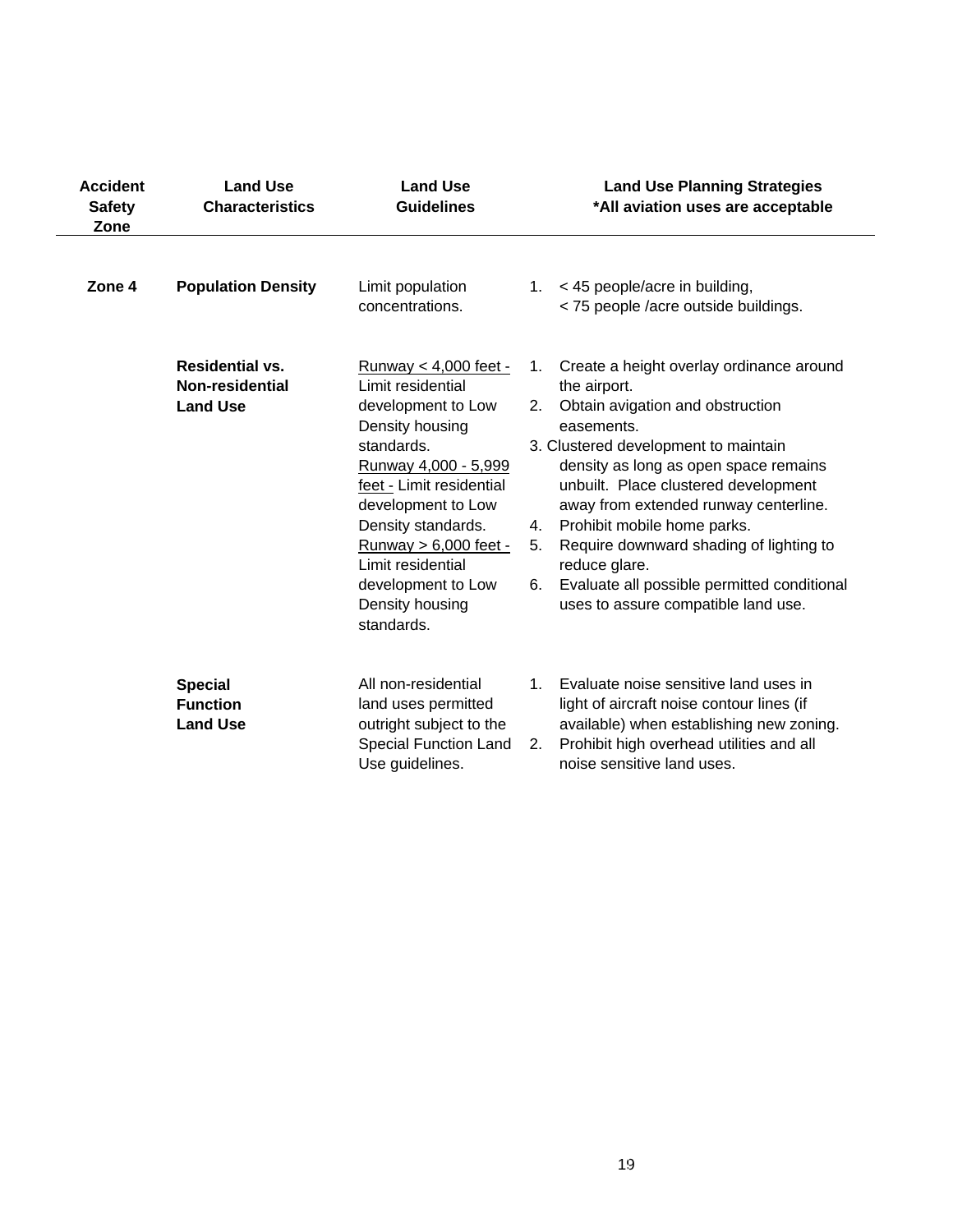| <b>Accident</b><br><b>Safety</b><br>Zone | <b>Land Use</b><br><b>Characteristics</b>                    | <b>Land Use</b><br><b>Guidelines</b>                                                                                                                                                      | <b>Land Use Planning Strategies</b><br>*All aviation uses are acceptable                                                                                                                                                                                                                                                                                                                                                                                                                                                                                                                                                        |
|------------------------------------------|--------------------------------------------------------------|-------------------------------------------------------------------------------------------------------------------------------------------------------------------------------------------|---------------------------------------------------------------------------------------------------------------------------------------------------------------------------------------------------------------------------------------------------------------------------------------------------------------------------------------------------------------------------------------------------------------------------------------------------------------------------------------------------------------------------------------------------------------------------------------------------------------------------------|
| Zone 5                                   | <b>Population Density</b>                                    | Avoid land uses which<br>concentrate people<br>indoors or outdoors.                                                                                                                       | 0 - 5 people/acre<br>1.<br>Zone Land uses, which by their nature<br>2.<br>will be relatively unoccupied by people<br>(i.e. mini-storage, small parking lots).                                                                                                                                                                                                                                                                                                                                                                                                                                                                   |
|                                          | <b>Residential vs.</b><br>Non-residential<br><b>Land Use</b> | Prohibit all residential<br>land uses. All non-<br>residential land uses<br>permitted outright<br>subject to the<br>Population<br>Density and Special<br>Function Land Use<br>guidelines. | Airport sponsor should purchase property<br>1.<br>if possible.<br>Create a height hazard overlay ordinance<br>2.<br>around the airport.<br>Obtain avigation and obstruction<br>3.<br>easements.<br>During site development process, shift all<br>4.<br>structures away from the runway center-<br>lines if possible.<br>Landscaping requirements shall establish<br>5.<br>only low growing vegetation.<br>Prohibit high overhead outdoor lighting.<br>6.<br>Require downward shading of lighting to<br>$7_{\cdot}$<br>reduce glare.<br>Evaluate all possible permitted conditional<br>8.<br>uses to assure compatible land use. |
|                                          | <b>Special</b><br><b>Function</b><br><b>Land Use</b>         | Prohibit all Special<br>Function Land Uses.                                                                                                                                               | Prohibit overhead utilities and all noise<br>1.<br>sensitive land uses.<br>2.<br>Zone land for uses other than for schools,<br>play fields, hospitals, nursing homes, day<br>care facilities, and churches.<br>Limit storage of large quantities of<br>3.<br>hazardous or flammable material.<br>Ensure permitted uses will not create<br>4.<br>large areas of standing water, or generate<br>smoke/steam, etc.                                                                                                                                                                                                                 |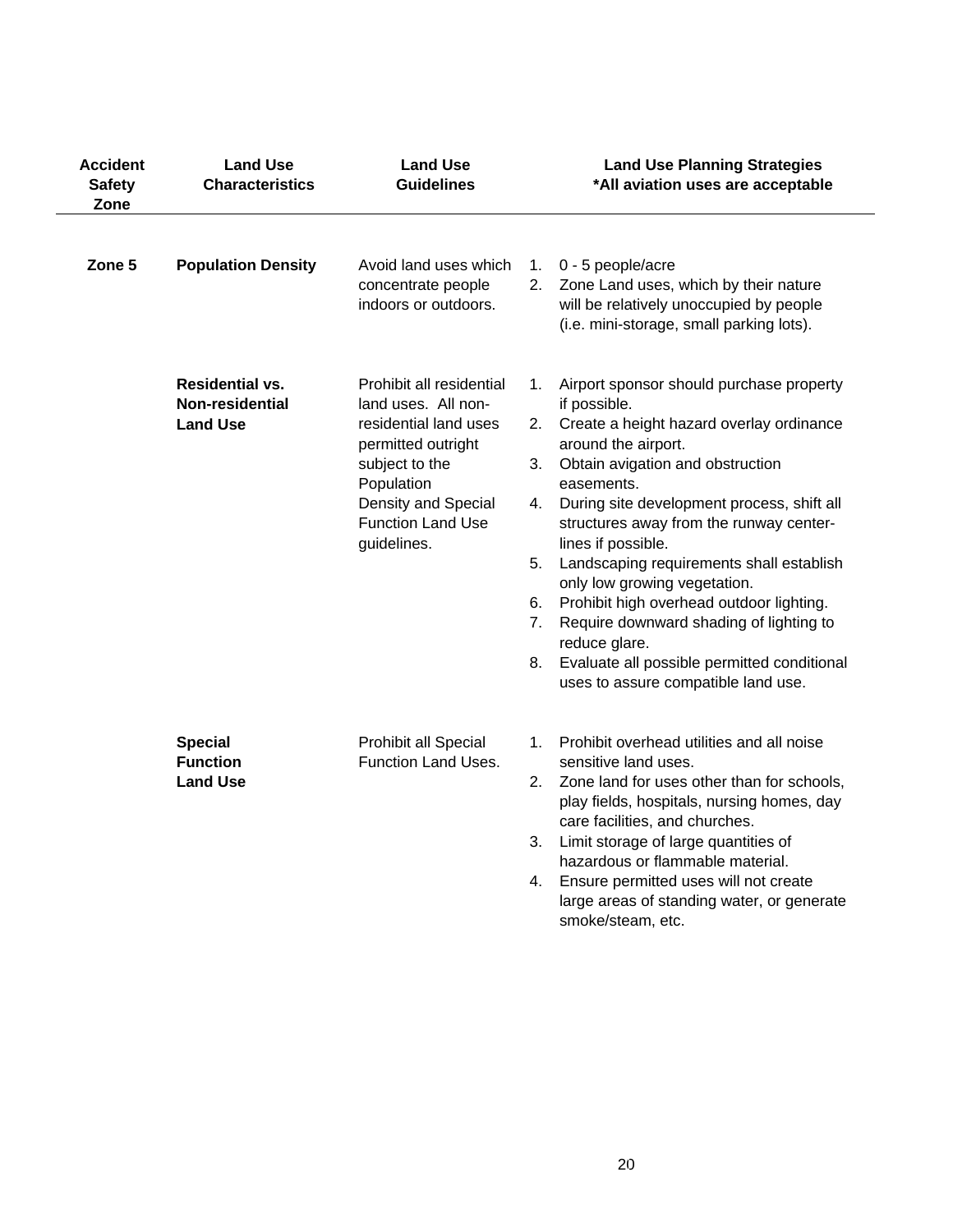| <b>Accident</b><br><b>Safety</b><br>Zone | <b>Land Use</b><br><b>Characteristics</b>                           | <b>Land Use</b><br><b>Guidelines</b>                                                                                                                                                                                            |                                        | <b>Land Use Planning Strategies</b><br>*All aviation uses are acceptable                                                                                                                                                                                                                                                                                                                                                                                                                                    |
|------------------------------------------|---------------------------------------------------------------------|---------------------------------------------------------------------------------------------------------------------------------------------------------------------------------------------------------------------------------|----------------------------------------|-------------------------------------------------------------------------------------------------------------------------------------------------------------------------------------------------------------------------------------------------------------------------------------------------------------------------------------------------------------------------------------------------------------------------------------------------------------------------------------------------------------|
| Zone 6                                   | <b>Population Density</b>                                           | Limit large<br>concentrations of                                                                                                                                                                                                | 1.                                     | $<$ 100 people/acre in buildings, $<$ 150<br>people/acre outside buildings.                                                                                                                                                                                                                                                                                                                                                                                                                                 |
|                                          | <b>Residential vs.</b><br><b>Non-residential</b><br><b>Land Use</b> | Limit residential<br>development to<br>housing standards<br>consistent with<br>planning strategies.<br>All non-residential<br>land uses permitted<br>outright subject to the<br><b>Special Function Land</b><br>Use guidelines. | 1.<br>2.<br>3.<br>4.<br>5.<br>6.<br>7. | Prohibit mobile home parks near runways<br>longer than 4,000 feet.<br>Create a height overlay around the airport.<br>Obtain avigation and obstruction<br>easements.<br>Clustered development to maintain as<br>long as open space remains unbuilt.<br>Place clustered development<br>away from extended runway centerline.<br>Prohibit mobile home parks.<br>Require downward shading of lighting to<br>reduce glare.<br>Evaluate all possible permitted conditional<br>uses to assure compatible land use. |
|                                          | <b>Special</b><br><b>Function</b><br><b>Land Use</b>                | Prohibit all Special<br>Function Land Uses.                                                                                                                                                                                     | 1.<br>2.                               | Prohibit all Special Function Land.<br>Evaluate noise sensitive land uses in<br>light of aircraft noise contour lines (if<br>available) when establishing new zoning.                                                                                                                                                                                                                                                                                                                                       |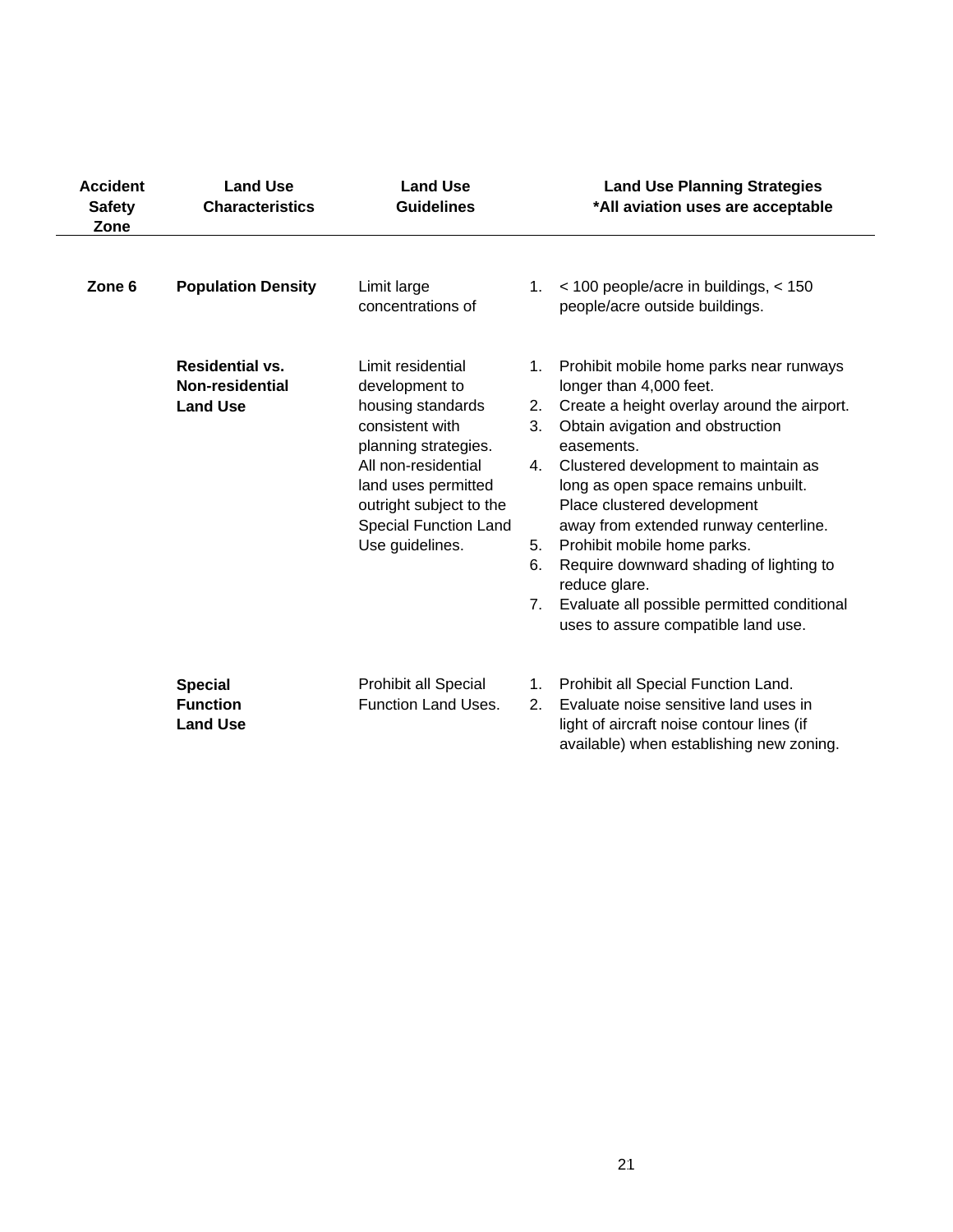#### ARTICLE IV

#### ORDINANCE ADMINISTRATION

#### 4.01 Approach Standards

The approach, transitional, conical and inner horizontal surfaces which establish the height limitations under this Ordinance are denoted on sheets (2, 3,& 4) of the zoning plans, and are established in conformance with approach standards or regulations of the Michigan Aeronautics Commission or the Federal Aviation Administration. In acting upon applications for permits the Zoning Administrator will arrive at the proper height limitations by interpolating between -contours shown on the zoning plans.

#### 4.02 Zoning Administrator as Administrative Agency

The manager of the Lenawee County Airport is hereby designated the Zoning Administrator charged with the duty of administering and enforcing this Ordinance. The Zoning Administrator shall act as the "administrative agency" referred to in the Airport Zoning Act. The duties of the Zoning Administrator shall include those of issuing permits as provided below, but the Zoning Administrator shall not have or exercise any of the powers or duties delegated to the Board of Appeals. The Zoning Administrator is granted sole authority to approve land uses on airport property in accordance with State and Federal guidelines. The Zoning Administrator may adopt such rules of procedures as may be necessary in connection with the administration and enforcement of this Ordinance.

#### 4.03 Board of Appeals

There is hereby created a Board of Appeals consisting of five (5) members, each to be appointed for a term of three (3) years and until his or her successor is appointed and qualified, one of whom shall be designated as Chairman and one of whom shall be designated as Vice-Chairman, which appointments shall be made by the Lenawee County Airport Zoning Board and provided that upon such appointments being initially made, one member of said Board shall be appointed for a term of one (1) year, two for terms of two (2) years each, and two for terms of three (3) years each. Board members shall be removable by the appointing body for cause shown, upon written charges and after notice and an opportunity to be publicly heard. The Board of Appeals has the powers set forth in Section 28 of the Airport Zoning Act and shall exercise such powers as are conferred upon it in the Airport Zoning Act and in this Ordinance.

- a. Official Name: The Board of Appeals shall be officially known as the Lenawee County Airport Zoning Board of Appeals
- b. Compensation: The Board of Appeals shall receive such compensation and expense reimbursement for attendance at meetings and hearings, and may employ such necessary personnel, as may be provided for by resolution of the Board of Commissioners.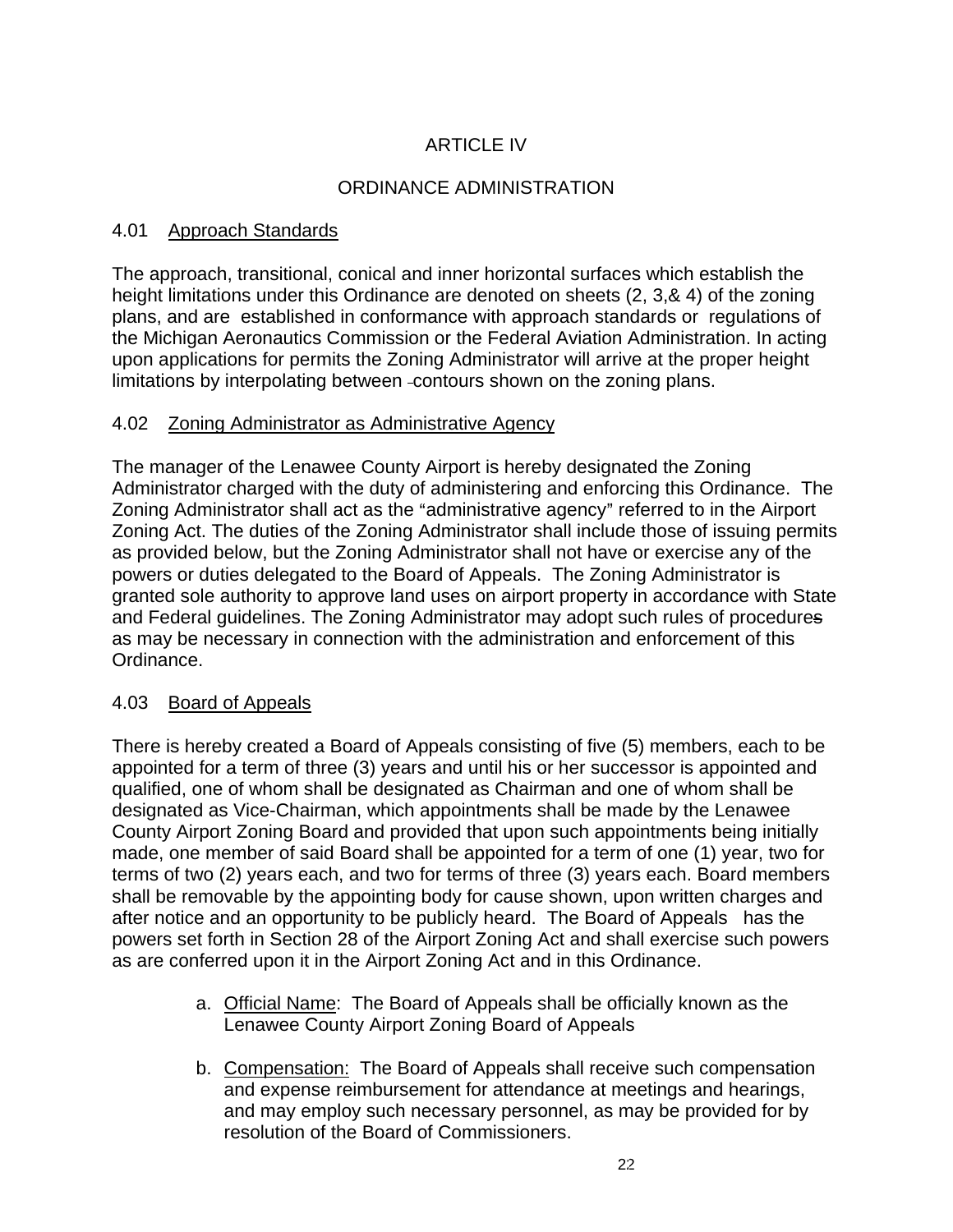- c. Rules and Procedures: The Board of Appeals shall adopt rules concerning its organization and procedure, appeal forms, and other authorized matters, consistent with the provisions the Airport Zoning Act and this Ordinance. Such rules shall include, but not be limited to, providing a reasonable period of time which appeal may be taken to it from an action of the Zoning Administrator. Meetings of the Board shall be held at the call of the Chairman and at such other times as the Board may determine, and notice of all meetings shall be given to all members. An annual meeting shall be held during the month following the anniversary date of this Ordinance. The Chairman, or in his or her absence the Vice-Chairman, may administer oaths or affirmations and issue subpoenas to compel the attendance of witnesses. All hearings of the Board of Appeals shall be public, and it shall keep minutes of its proceedings, showing the vote of each member upon each question, or if absence or failing to vote, then so indicating and the Board shall keep records of its examinations and other official acts, all of which shall be immediately filed in the offices of the Board and shall be a public record.
- d. Powers: The Board of Appeals, by the concurring vote of a majority of its members, shall have the power to issue certificates of variance under the provisions of this Ordinance, or to otherwise decide appeals from any order, requirement, rule, regulations, decision or determination made by the Zoning Administrator under the powers conferred upon it by this Ordinance.
- e. Who May Appeal: Any person, including the governing body of any political subdivision, aggrieved by any decision of the Zoning Administrator made in the administration of this Ordinance, may appeal to the Board of Appeals.
- f. Appeal Procedure: All appeals from actions of the Zoning Administrator shall be taken within the time and in the manner provided by the rules of the Board of Appeals, by filing with the Zoning Administrator and with the Board a notice of appeal specifying the grounds of appeal. The Zoning Administrator shall promptly transmit to the Board all the papers constituting the record upon which the action appealed was taken. An appeal shall stay all proceedings in furtherance of the action appealed from, unless the Zoning Administrator certifies to the Board, after the notice of appeal has been filed with it, that by reason of the facts stated in the certificate, a stay would, in the Zoning Administrator's opinion, cause imminent peril to life or irreparable damage to property. In that case, proceedings shall not be stayed otherwise than by order of the Board and on due cause shown. The Board shall fix a time for the hearing of the appeal, give public notice and due notice to the parties in interest, and decide the appeal within a reasonable time. At the hearing any party may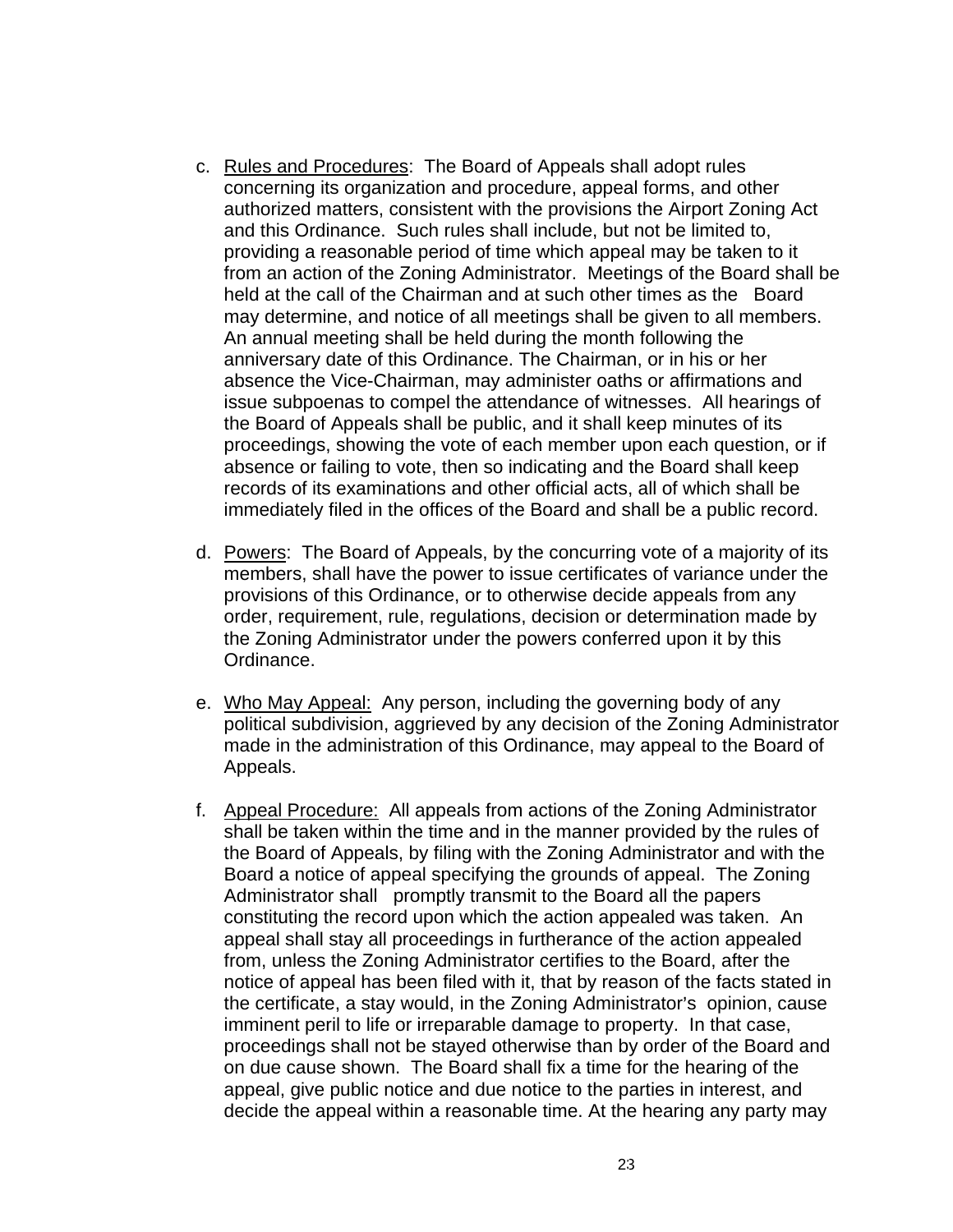appear in person or by agent or by attorney. The Board shall, in conformity with the provisions of this Ordinance, reverse or affirm, or modify, wholly or partly the order, requirement, decision or determination as ought to be made and to that end shall have all the powers of the Zoning Administrator.

g. Certificates of Variance: An application for certificates of variance is to be submitted on the form provided for by the rules of the Board of Appeals. If the application is granted, the applicant will receive a certificate of variance in the form prescribed by such rules. The certificate shall provide that it is not effective for a period of thirty (30) days following the date of its issuance. Immediately upon issuance, copies of the certificate shall be filed with the Zoning Administrator, the Michigan Aeronautics Commission and each political subdivision affected by the certificate. In acting upon applications for variance, variances shall be allowed where a literal application or enforcement of the regulations would result in practical difficulty or unnecessary hardship and the relief granted would not be contrary to the public interest and approach protection but would do substantial justice and be in accordance with the spirit of the regulations of this Ordinance; provided, however, that any variance may be allowed subject to any reasonable condition or conditions subsequent that the Board of Appeals may deem necessary to effectuate the purpose of this Ordinance. Nothing in this section shall be construed to permit a use which would conflict with any general zoning ordinance or regulations of any political subdivision applicable to the same area.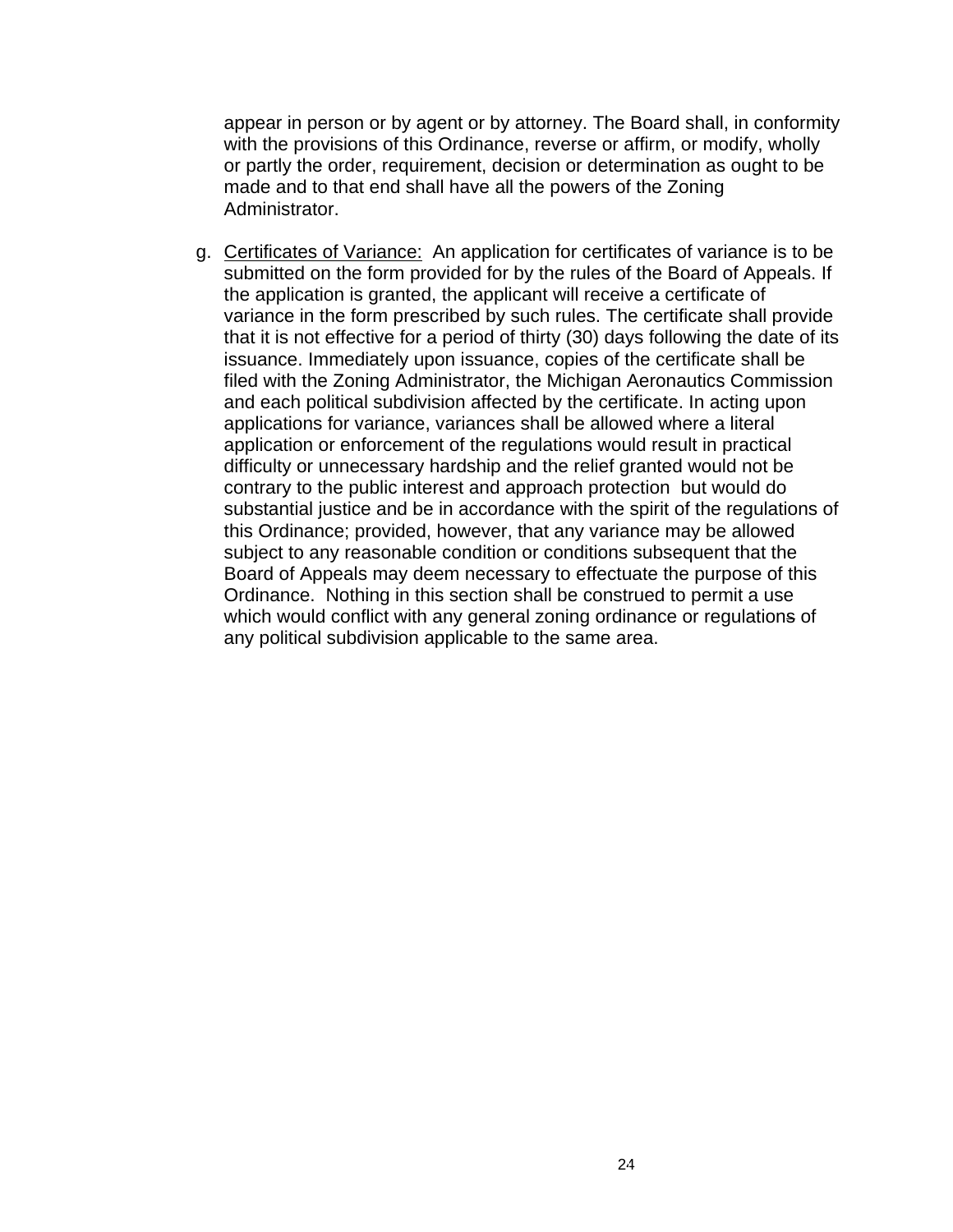#### ARTICLE V

#### **PERMITS**

#### 5.01 Permit Maps

There are attached hereto as Sheets (1)one through (5) five of the airport zoning maps, a "permit map" sheets (2) two through (4) four showing applicable height limitations within the airport hazard areas above which permits are required under this Ordinance. The permit maps are affixed to this Ordinance for the information of and consulted by all persons proposing to make uses of land within the airport hazard areas, whether the same be new uses or changes in existing uses, and it shall not be a defense in any action that a person charged with violation of this Ordinance, whether in criminal or civil action, failed to consult this Ordinance or the permit maps prior to the action giving rise to such violations.

#### 5.02 Application for Permits

Applications for permits shall be made to the Zoning Administrator in three (3) copies upon forms furnished by the Zoning Administrator, and the Administrator shall within 15 days from the application, determine whether the height limitations as designated by the Airport Zoning Maps and this Ordinance, would or would not be violated if the application were granted and shall grant or deny the application accordingly (the Administrator not being vested with authority to permit a variance). The Zoning Administrator shall advise applicant of its action within three (3) days after the action has been taken. In the event of a denial, the applicant may apply to the Board of Appeals for a certificate of variance. The Zoning Administrator is authorized and directed to approve all applications for permits for uses not exceeding 25 feet in height above the existing ground level as the same may exist on the effective date of this Ordinance, notwithstanding anything to the contrary herein contained, it being intended that the minimum height limitation to be imposed by this Ordinance shall be 25 feet above the ground levels existing on the date of this Ordinance. The issuance of a permit shall not be construed to permit a use that violates Section 3.05 of this Ordinance or any general zoning Ordinance or regulations of any political subdivision applicable to the same area.

#### 5.03 Permit Procedures

Persons desiring to create new uses, or to change existing uses must file an application for a permit if the proposal involves objects that exceed 25' within 6.32 miles of the airport or exceed 100' between 6.32 miles and 10 miles from the airport or in any case where an object may be in violation of Section 3.04 of the Ordinance.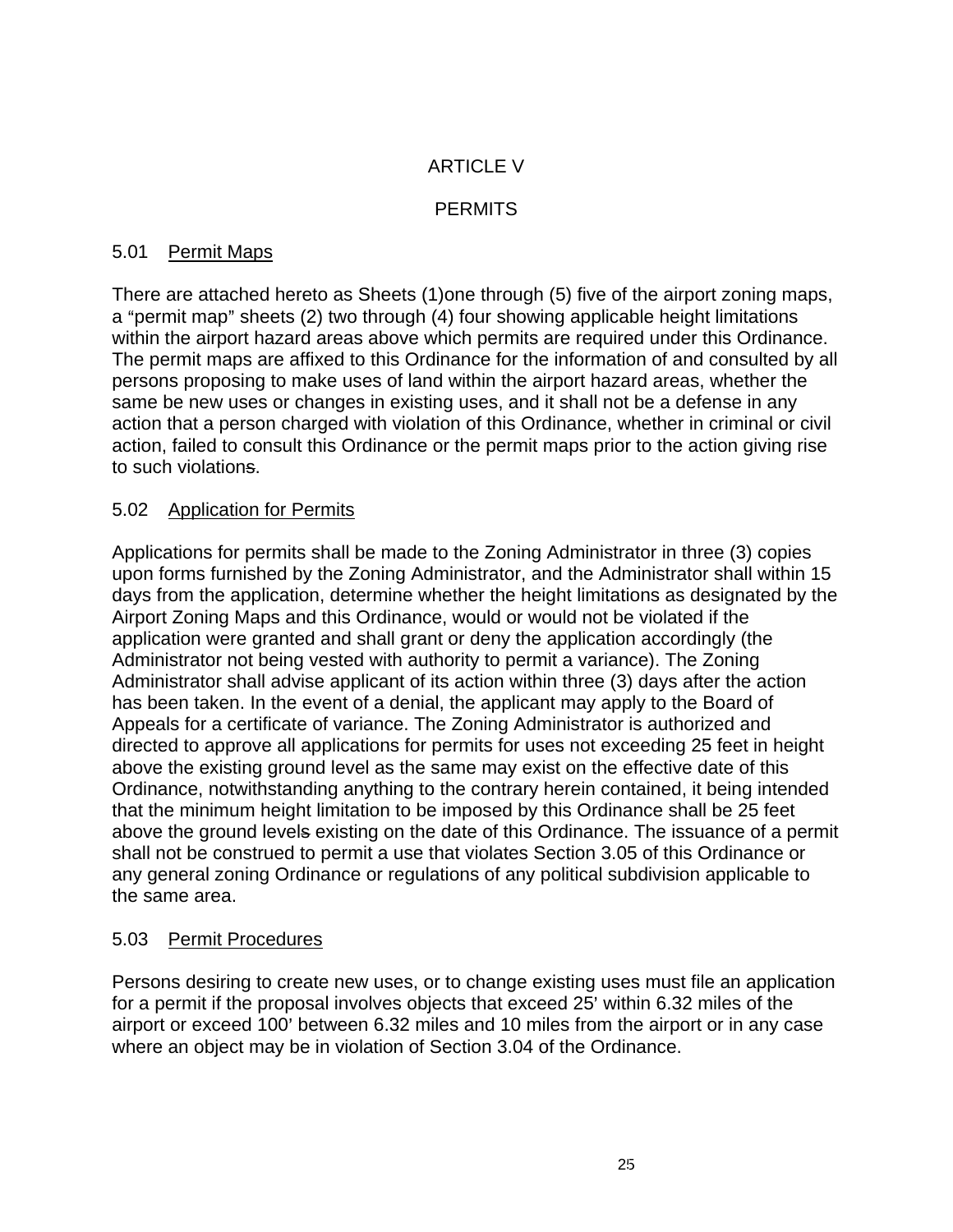#### Procedure One:

If it appears, after consulting the permit map, that the proposed new use, or changed existing use, clearly would not violate the terms of this Ordinance, then the new use may be created, or existing use changed, without applying for a permit hereunder or taking any further action under this Ordinance.

#### Procedure Two:

If it appears, after consulting the permit map, that the proposed new use, or changed existing use may possibly violate the terms of this Ordinance, then the new use shall not be created, or existing use changed until a proper permit has first been obtained from the Zoning Administrator in accordance with the provisions of this Ordinance. Inasmuch as the height limitations imposed in the airport hazard area steadily incline from the airport center, and at various rates according to location of approaches, the permit maps are only approximations for any given segment of the airport hazard area and therefore a height limitations may be somewhat greater than accorded by the maps, depending upon the particular parcel of land involved. The purpose of this second procedure is, therefore, to enable the Zoning Administrator to make exact mathematical determinations and enable users of land within the hazard area to avoid violations of this Ordinance.

#### Procedure Three:

If it appears, after consulting the permit maps, that the proposed new use, or change in existing use, clearly will violate the provisions of this Ordinance, then no such new or changed use shall be undertaken unless the person proposing to undertake it shall first apply to the Board of Appeals and obtain a certificate of variance in accordance with the procedures contained in this Ordinance.

#### 5.04 Exception for Emergency Repairs

No permit shall be required for the emergency repair or emergency replacement of nonconforming public utility structures, other than buildings, when the height of such structures will not be increased by such repairs or replacement. It is intended that in the application of this provision any combination of circumstances calling for immediate action or remedy in the repair or replacement of such non-conforming public utility structures shall be deemed an emergency.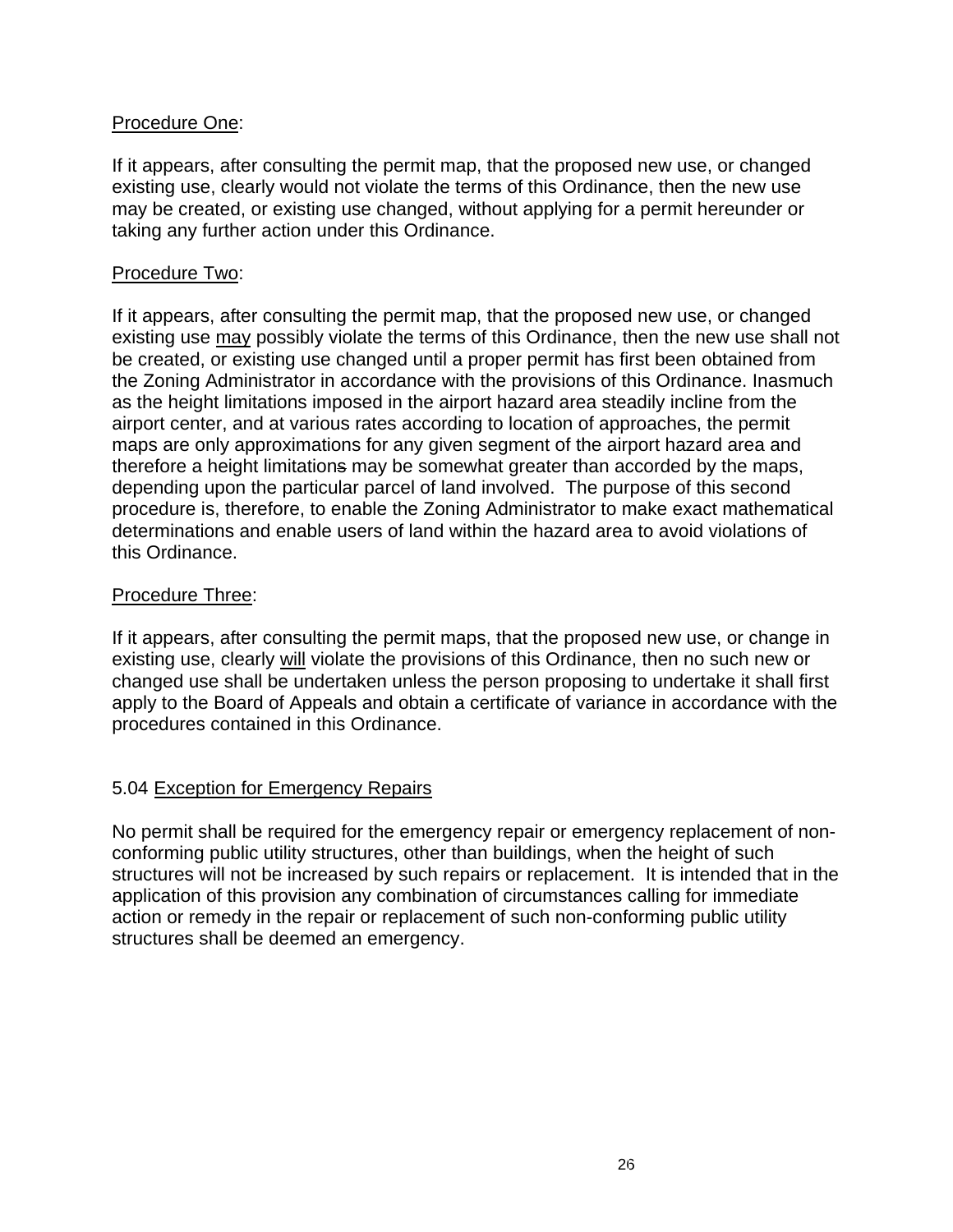#### ARTICLE VI

#### JUDICAL ACTION

#### 6.01 Appeals to Circuit Court

Any person, including the Michigan Aeronautics Commission on behalf of and in the name of the State, aggrieved by any decision of the Board of Appeals, may appeal to the Circuit Court of the County of Lenawee as provided in Section 30 of the Airport Zoning Act.

#### 6.02 Penalties

Any person who violates this Ordinance or any regulations, orders or rulings made pursuant to this Ordinance, shall be guilty of a misdemeanor and, upon conviction thereof, shall be punished by a fine of not more than \$500.00 or imprisoned for a term not to exceed 90 days, or both. Each day a violation continues to exist after notice shall constitute a separate offense. Such notice may be given by the Zoning Administrator by certified mail, return receipt requested, addressed to the person maintaining the violation at the last known address.

#### 6.03 Appearance Ticket Authorization

Unless prohibited by state law, the following persons are empowered to issue and serve appearance tickets for violation of this Ordinance, pursuant to Act No. 175 of the Public Acts of 1927, as amended by Act No. 506 of the Public Acts of 1980, Act No. 366 of the Public Acts of 1984 and Act No. 49 of the Public Acts of 1988, being sections 764.9c and 7649f of the Michigan Compiled Laws:

The Lenawee County Sheriff and all other Deputies of the Lenawee County Sheriffs.

#### 6.04 Civil Action Available

The Lenawee County Board of Commissioners may, in the name of the County of Lenawee, may in addition to any criminal action taken, institute in the Circuit Court of Lenawee County, an action to prevent, restrain, correct or abate any violation of this Ordinance, or the Airport Zoning Act, or of airport zoning regulations adopted under this Ordinance, or of any order or ruling made in connection with their administration or enforcement, and the court shall adjudge to the plaintiff such relief, by way of injunction (which may be mandatory) or otherwise, as may be proper under all facts and circumstances of the case, in order to effectuate fully the purposes of this Ordinance or the Airport Zoning Act and regulations adopted and orders and rulings made pursuant thereto.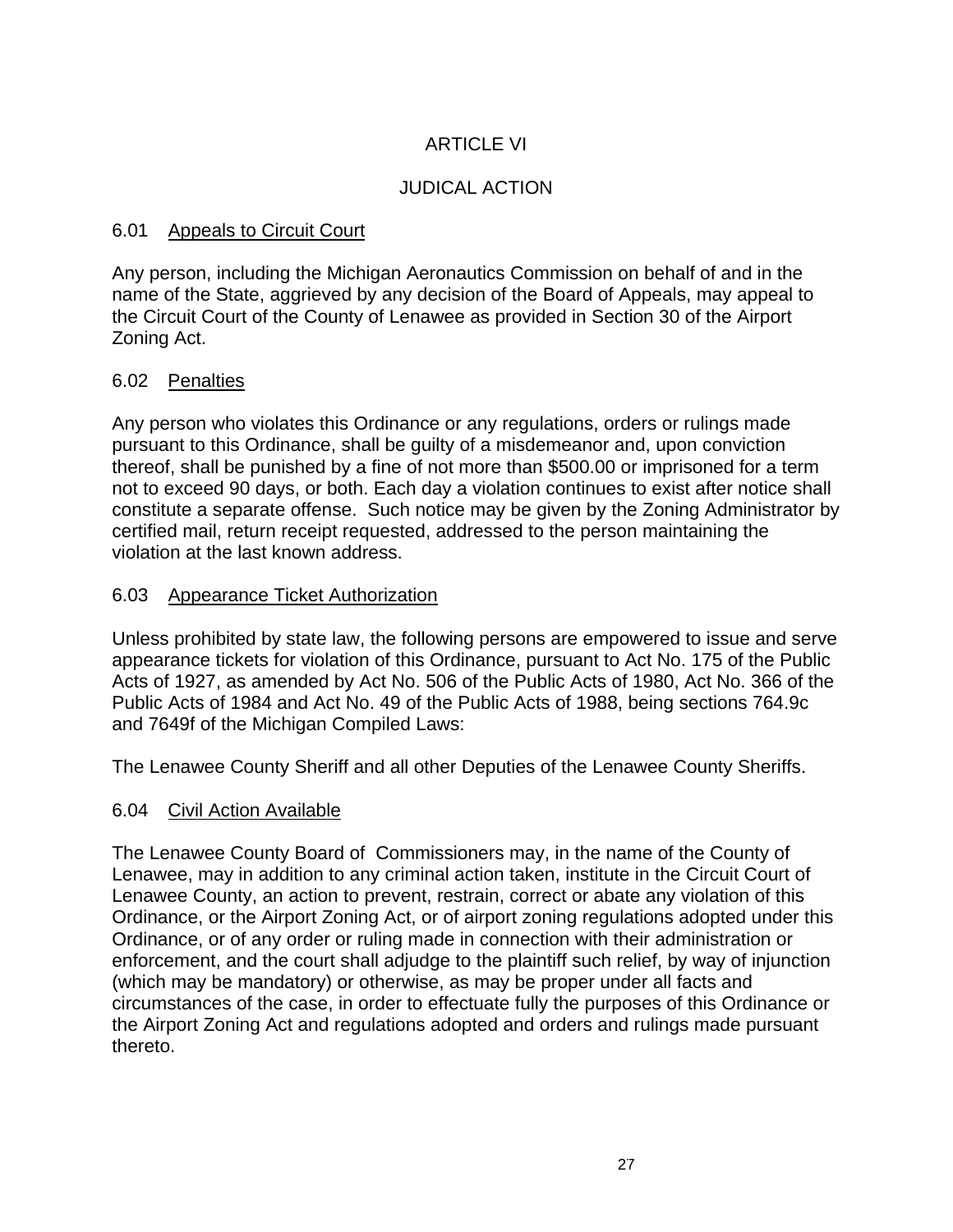#### ARTICI F VII

#### FEDERAL LAWS FEDERAL AVIATION REGULATIONS

#### 7.01 Federal Laws (FAR Part 77.14 CFR 77.1 *et seq.*)

The Airport Zoning Ordinance is not intended to conflict with existing Federal approach protection regulations. The Federal Aviation Administration requires that they be given notice of any construction or alteration:

- (a) That would be more than 200 feet above ground level at its site.
- (b) That would be above an imaginary surface extending outwards and upward at 100:1 slope within 20,000 feet of the nearest point of a runway more than 3,200 feet in length.
- (c) That would be above an imaginary surface extending outward and upward at 50:1 slope within 10,000 fee of the nearest point of a runway less than 3,200 feet in length.

#### ARTICLE VIII

#### SEVERABILITY OF PROVISIONS

#### 8.01 Severability of Provisions

If any of the provisions of this Ordinance or its application to any person or circumstances is held invalid, such invalidity shall not effect other provisions or applications of this Ordinance which can be given effect without the invalid provisions or applications of the Ordinance, and to that end the provisions of this Ordinance are declared to be severable.

#### **ARTICLE IX**

#### AMENDMENTS

#### 9.01 Amendments

This Ordinance, and the regulations prescribed herein, may be amended by the Lenawee County Board of Commissioners after a public hearing is held in relation to the proposed amendment pursuant to Section 19 of the Airport Zoning Act.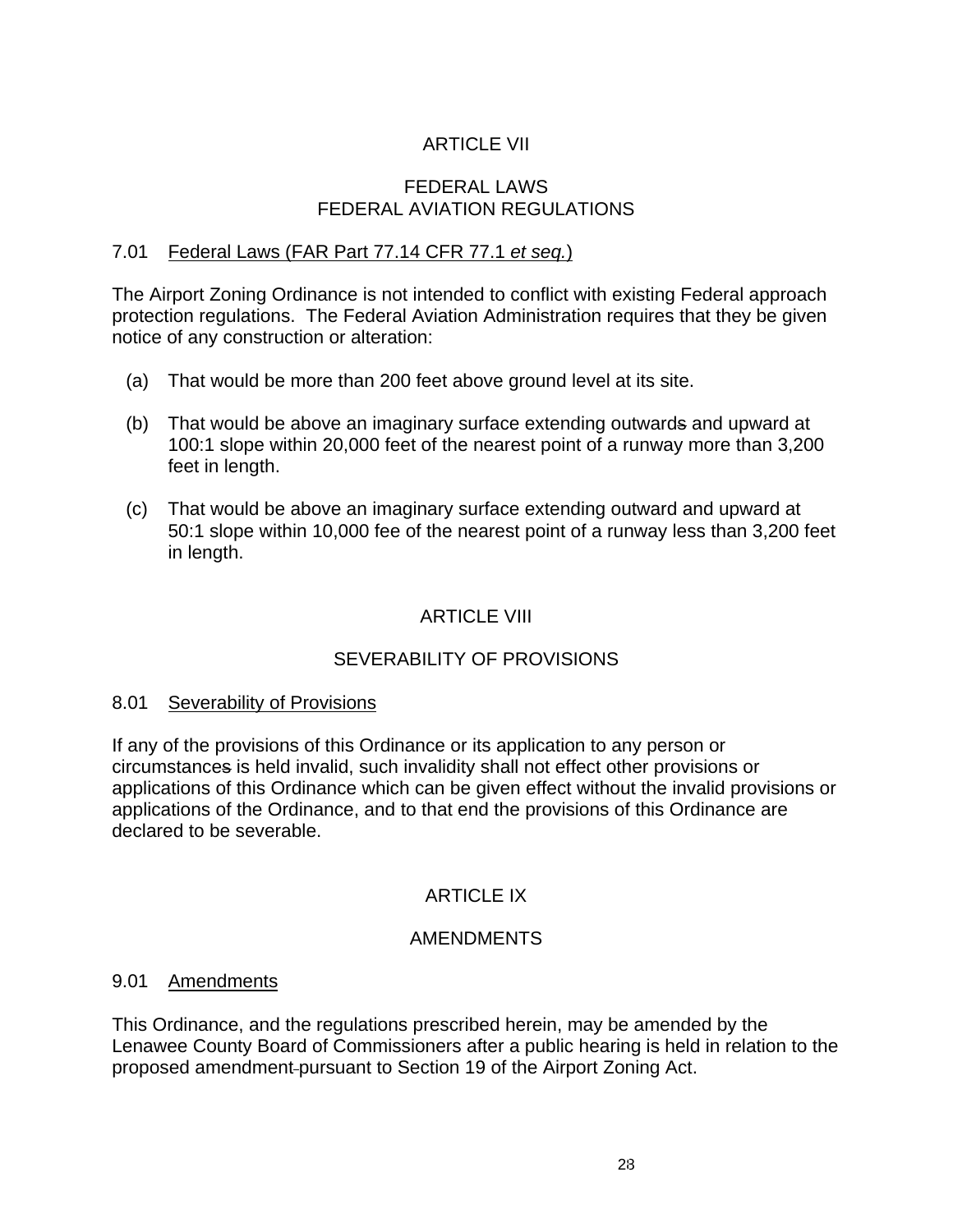#### **ARTICLE X**

#### REPEAL OF PRIOR ZONING ORDINANCE

#### 10.1 Repeal (when and if needed)

The Board of Commissioners of the County of Lenawee hereby repeals the Lenawee County Airport Zoning Ordinance, dated March 27, 1979, effective March 27, 1979.

#### **ARTICLE XI**

#### EFFECTIVE DATE

#### 11.1 Effective Date

This Amended Lenawee County Airport Zoning Ordinance shall take effect on October 21, 2005.

Chairperson, Lenawee County Board of Commissioners

Attest:

atschly Clerk County of Lenawee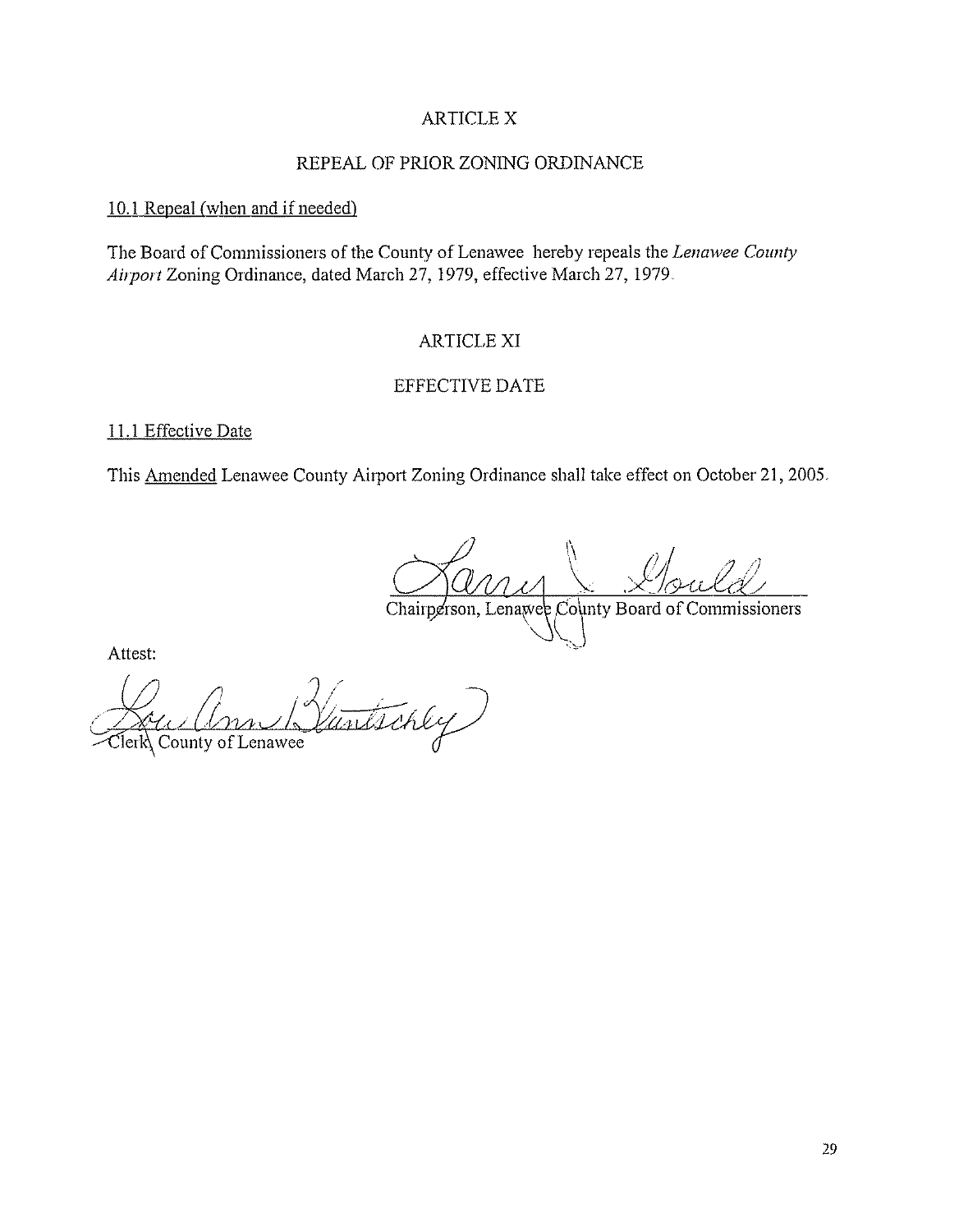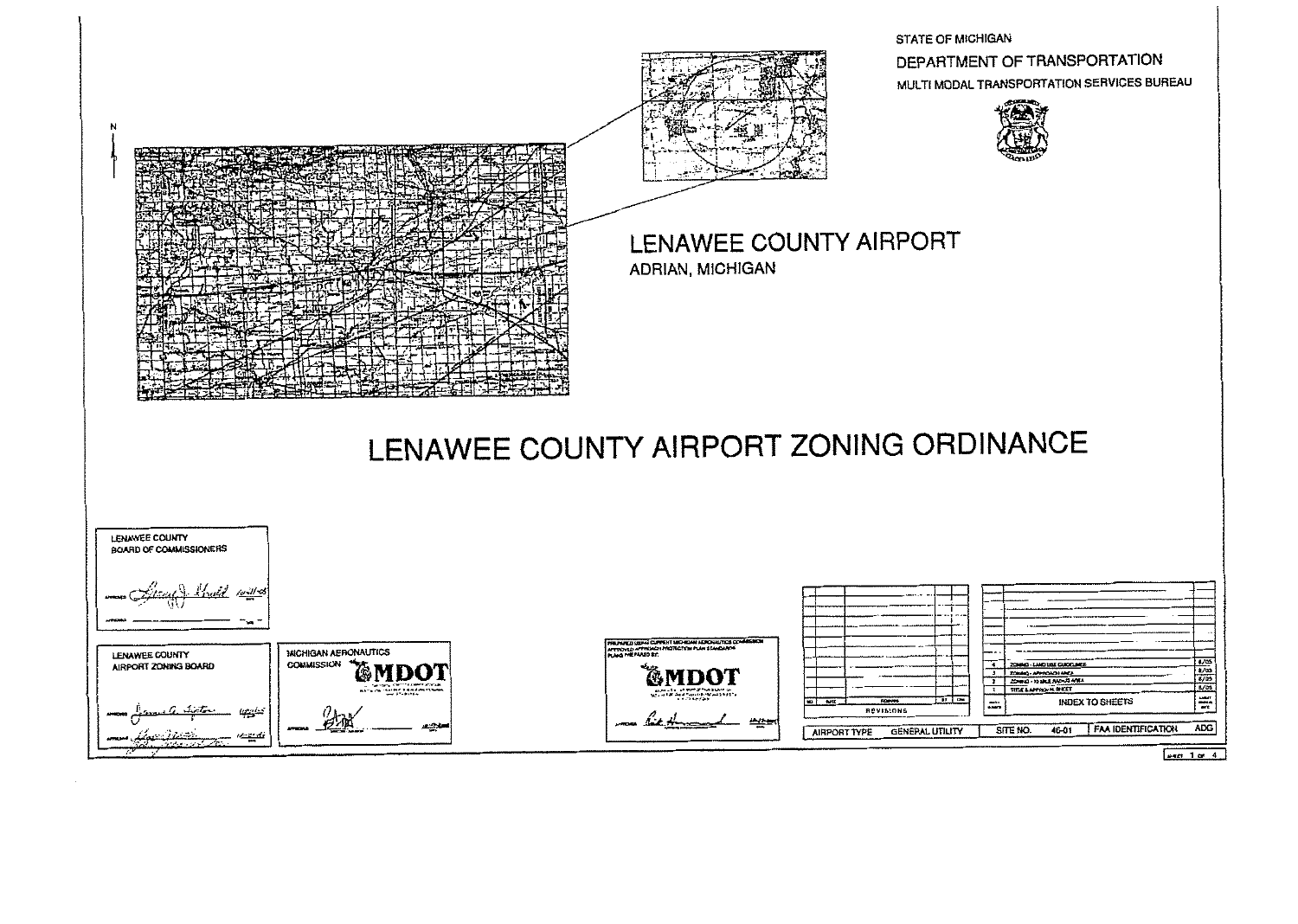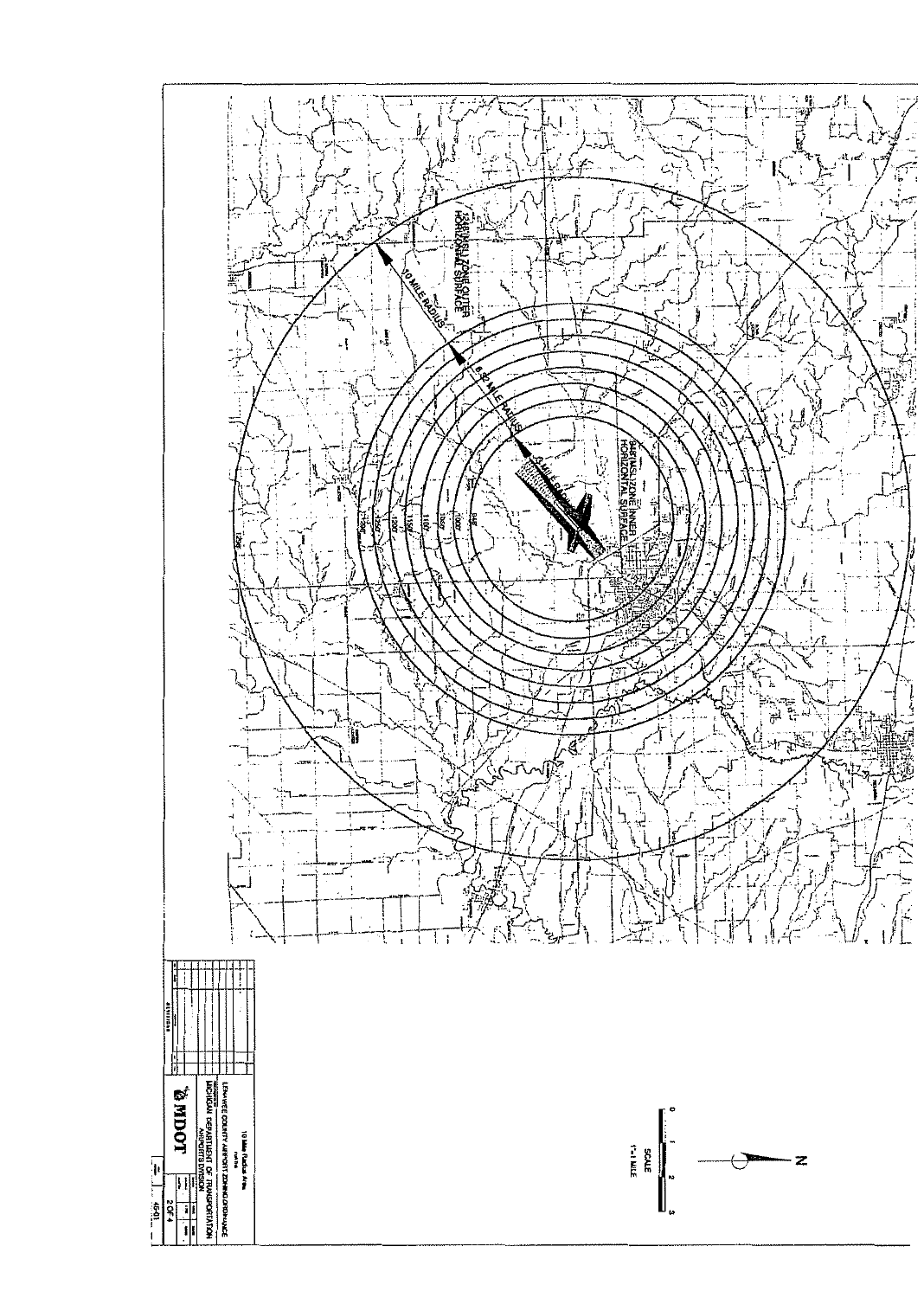